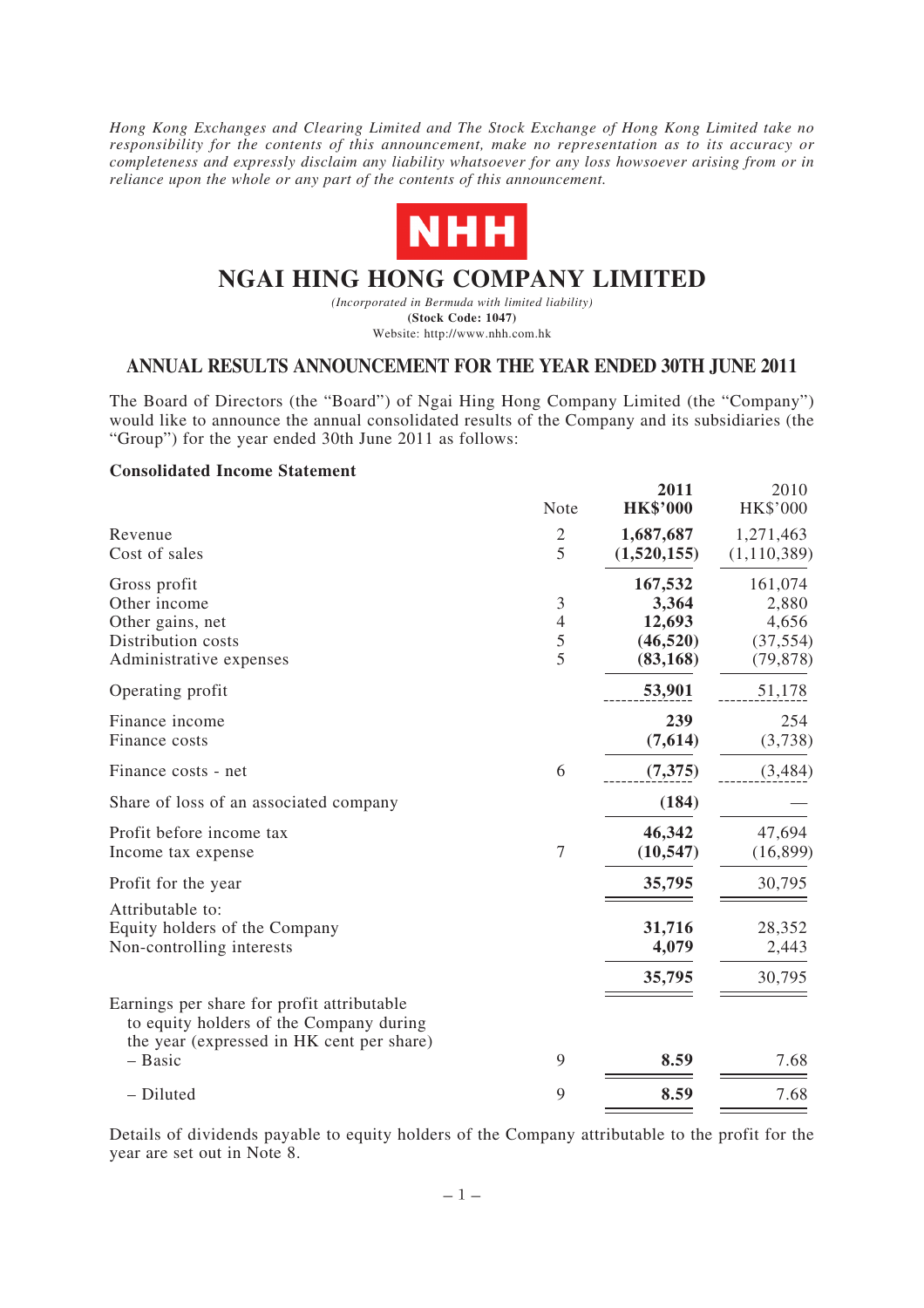# **Consolidated Statement of Comprehensive Income**

|                                             | 2011            | 2010     |
|---------------------------------------------|-----------------|----------|
|                                             | <b>HK\$'000</b> | HK\$'000 |
| Profit for the year                         | 35,795          | 30,795   |
| Other comprehensive income:                 |                 |          |
| Revaluation gain of property, plant and     |                 |          |
| equipment and leasehold land and land       |                 |          |
| use rights on transfer to investment        |                 |          |
| properties, net of tax                      | 1,224           | 1,824    |
| Revaluation gain of an available-for-sale   |                 |          |
| financial asset                             | 439             |          |
| Currency translation differences            | 14,972          |          |
| Other comprehensive income for the year     | 16,635          | 1,824    |
| Total comprehensive income for the year     | 52,430          | 32,619   |
| Total comprehensive income attributable to: |                 |          |
| - Equity holders of the Company             | 48,194          | 30,176   |
| - Non-controlling interests                 | 4,236           | 2,443    |
|                                             | 52,430          | 32,619   |
|                                             |                 |          |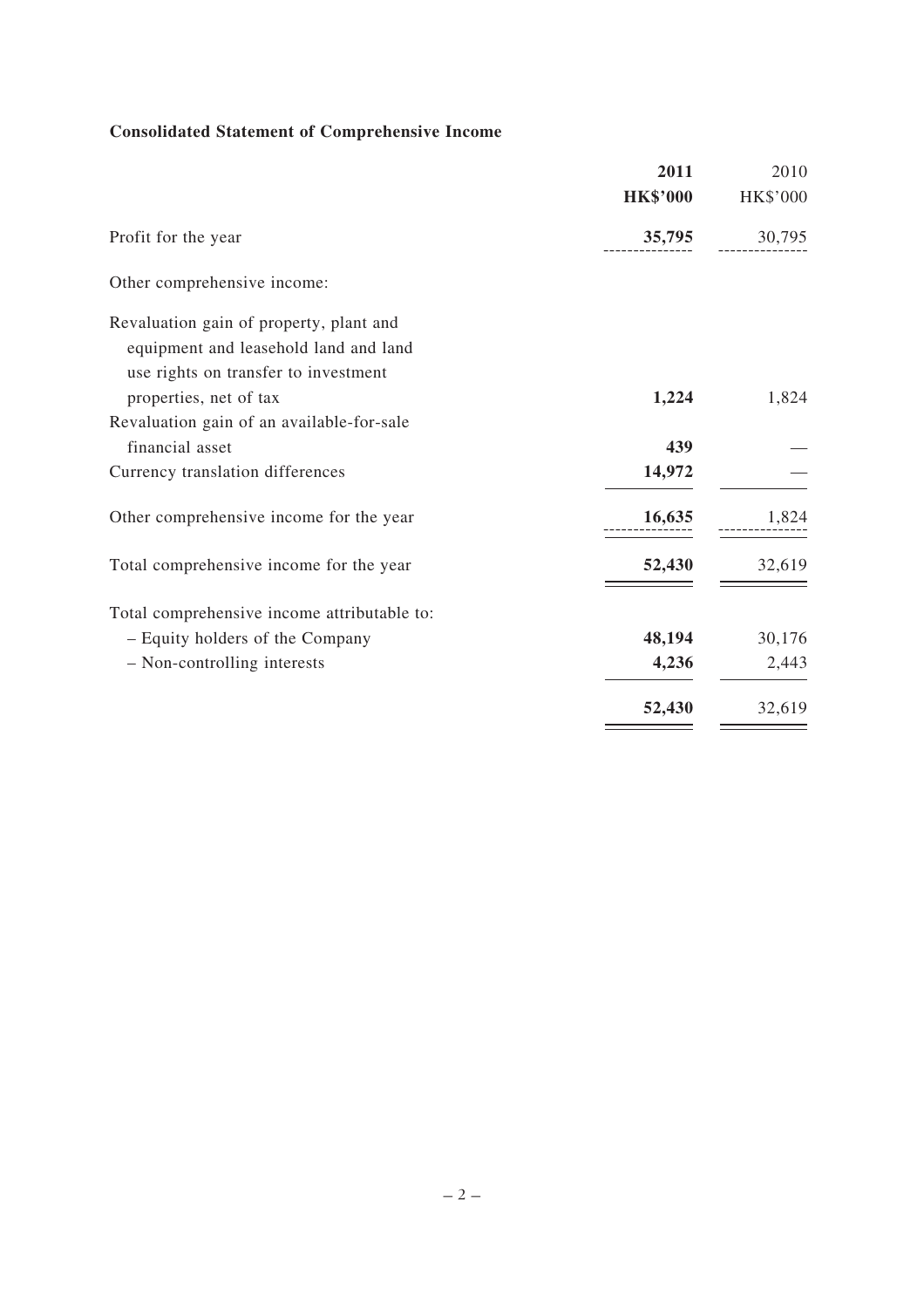# **Consolidated Balance Sheet**

|                                          |      |                 |                 | As at      |
|------------------------------------------|------|-----------------|-----------------|------------|
|                                          |      |                 | As at 30th June | 1st July   |
|                                          |      | 2011            | 2010            | 2009       |
|                                          | Note | <b>HK\$'000</b> | HK\$'000        | HK\$'000   |
|                                          |      |                 | (Restated)      | (Restated) |
| <b>ASSETS</b>                            |      |                 |                 |            |
| Non-current assets                       |      |                 |                 |            |
| Property, plant and equipment            |      | 149,205         | 121,740         | 105,006    |
| Leasehold land and land use rights       |      | 11,313          | 14,700          | 8,983      |
| Investment properties                    |      | 42,626          | 30,560          | 25,430     |
| Intangible assets                        |      |                 |                 | 2,400      |
| Available-for-sale financial asset       |      | 1,129           | 690             | 850        |
| Deferred tax assets                      |      | 5,988           | 4,486           | 8,386      |
| Deposits for acquisition of properties   |      | 8,614           | 8,125           | 11,025     |
| Prepayments for property, plant          |      |                 |                 |            |
| and equipment and renovation costs       |      | 1,513           | 7,129           |            |
|                                          |      | 220,388         | 187,430         | 162,080    |
| Current assets                           |      |                 |                 |            |
| Inventories                              |      | 330,314         | 278,846         | 156,605    |
| Trade and bills receivables              | 10   | 276,615         | 238,545         | 170,469    |
| Other receivables, prepayments           |      |                 |                 |            |
| and deposits                             |      | 21,867          | 22,810          | 9,034      |
| Tax recoverable                          |      | 625             | 969             | 2,338      |
| Derivative financial instruments         |      | 3,113           | 1,755           | 862        |
| Cash and bank balances                   |      | 95,826          | 82,589          | 90,652     |
|                                          |      | 728,360         | 625,514         | 429,960    |
|                                          |      |                 |                 |            |
| Total assets                             |      | 948,748         | 812,944         | 592,040    |
| <b>EQUITY</b>                            |      |                 |                 |            |
| Capital and reserves attributable to the |      |                 |                 |            |
| Company's equity holders                 |      |                 |                 |            |
| Share capital                            |      | 36,920          | 36,920          | 36,920     |
| Share premium                            |      | 62,466          | 62,466          | 62,466     |
| Other reserves                           |      | 63,685          | 47,176          | 45,260     |
| Retained earnings                        |      | 276,681         | 256,041         | 232,229    |
|                                          |      | 439,752         | 402,603         | 376,875    |
| Non-controlling interests                |      | 22,526          | 20,831          | 19,348     |
| Total equity                             |      | 462,278         | 423,434         | 396,223    |
|                                          |      |                 |                 |            |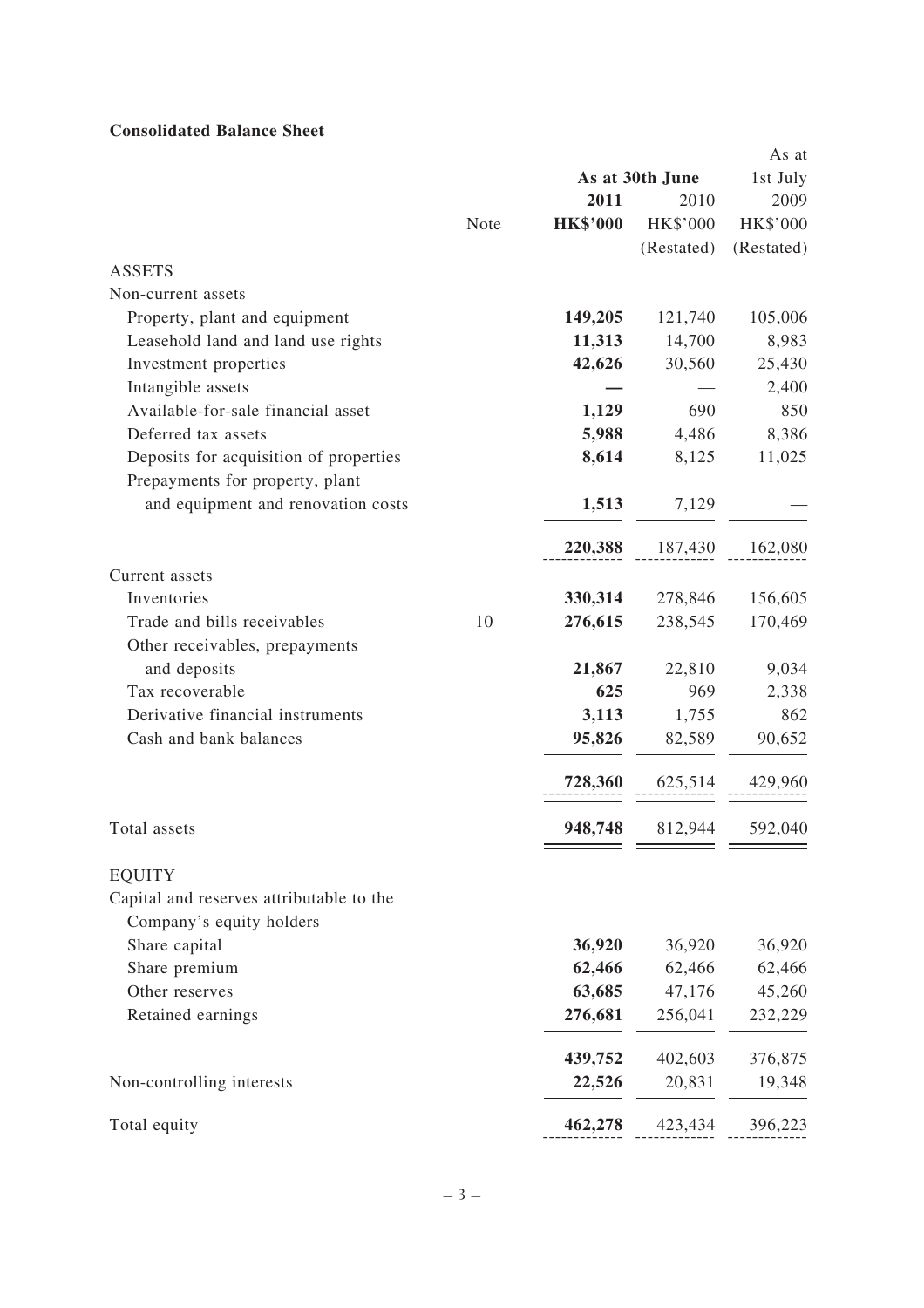|                                       |      |                 |                 | As at      |
|---------------------------------------|------|-----------------|-----------------|------------|
|                                       |      |                 | As at 30th June | 1st July   |
|                                       |      | 2011            | 2010            | 2009       |
|                                       | Note | <b>HK\$'000</b> | HK\$'000        | HK\$'000   |
|                                       |      |                 | (Restated)      | (Restated) |
| <b>LIABILITIES</b>                    |      |                 |                 |            |
| Non-current liabilities               |      |                 |                 |            |
| Obligations under finance leases      |      |                 | 235             | 693        |
| Deferred tax liabilities              |      | 8,107           | 5,241           | 4,155      |
|                                       |      | 8,107           | 5,476           | 4,848      |
| <b>Current liabilities</b>            |      |                 |                 |            |
| Trade payables                        | 11   | 102,424         | 97,630          | 63,962     |
| Other payables, deposits received     |      |                 |                 |            |
| and accruals                          |      | 21,377          | 19,524          | 15,660     |
| Obligations under finance leases      |      |                 |                 |            |
| - current portion                     |      | 235             | 458             | 2,047      |
| Bank borrowings                       |      | 343,941         | 252,531         | 98,971     |
| Derivative financial instruments      |      | 4,930           | 6,272           | 4,742      |
| Tax payable                           |      | 5,456           | 7,619           | 5,587      |
|                                       |      | 478,363         | 384,034         | 190,969    |
| Total liabilities                     |      | 486,470         | 389,510         | 195,817    |
| Total equity and liabilities          |      | 948,748         | 812,944         | 592,040    |
| Net current assets                    |      | 249,997         | 241,480         | 238,991    |
| Total assets less current liabilities |      | 470,385         | 428,910         | 401,071    |
|                                       |      |                 |                 |            |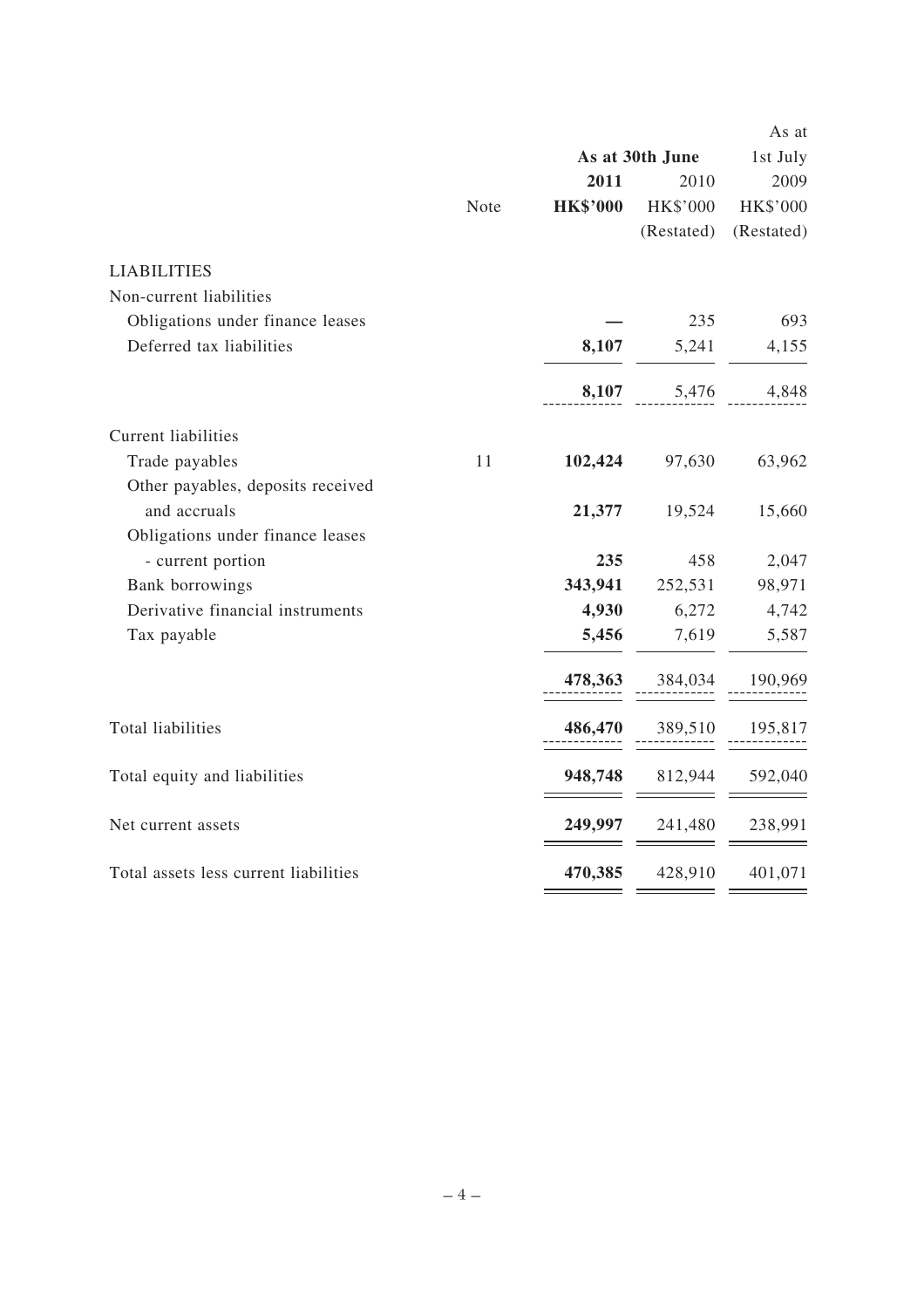#### *Notes:*

#### 1. **Basis of preparation**

The consolidated financial statements of the Company have been prepared in accordance with Hong Kong Financial Reporting Standards ("HKFRS"). The consolidated financial statements have been prepared under the historical cost convention, as modified by the revaluation of investment properties, available-for-sale financial asset, financial assets and financial liabilities (including derivative instruments) at fair value through profit or loss, which are carried at fair value.

The preparation of financial statements in conformity with HKFRS requires the use of certain critical accounting estimates. It also requires management to exercise its judgement in the process of applying the Group's accounting policies.

(a) Effect of adopting amendments to standards and interpretations

The following amendments to standards and interpretations are mandatory for the financial year ended 30th June 2011:

(i) Hong Kong Accounting Standard ("HKAS") 17 (Amendment), "Leases", deletes specific guidance regarding classification of leases of land, so as to eliminate inconsistency with the general guidance on lease classification. As a result, leases of land should be classified as either finance or operating lease using the general principles of HKAS 17, i.e. whether the lease transfers substantially all the risks and rewards incidental to ownership of an asset to the lessee. Prior to the amendment, land interest which title is not expected to pass to the Group by the end of the lease term was classified as operating lease under "Leasehold land and land use rights", and amortised over the lease term.

HKAS 17 (Amendment) has been applied retrospectively for annual periods beginning 1st July 2010 in accordance with the effective date and transitional provisions of the amendment. The Group has reassessed the classification of unexpired leasehold land and land use rights as at 1st July 2010 on the basis of information existing at the inception of those leases, and recognised certain leasehold land in Hong Kong as finance leases retrospectively. As a result of the reassessment, the Group has reclassified certain leasehold land and land use rights from operating leases to finance leases. Such land interest of the Group that is held for own use is accounted for as property, plant and equipment and is depreciated from the land interest available for its intended use over the shorter of the useful life of the asset and the lease term.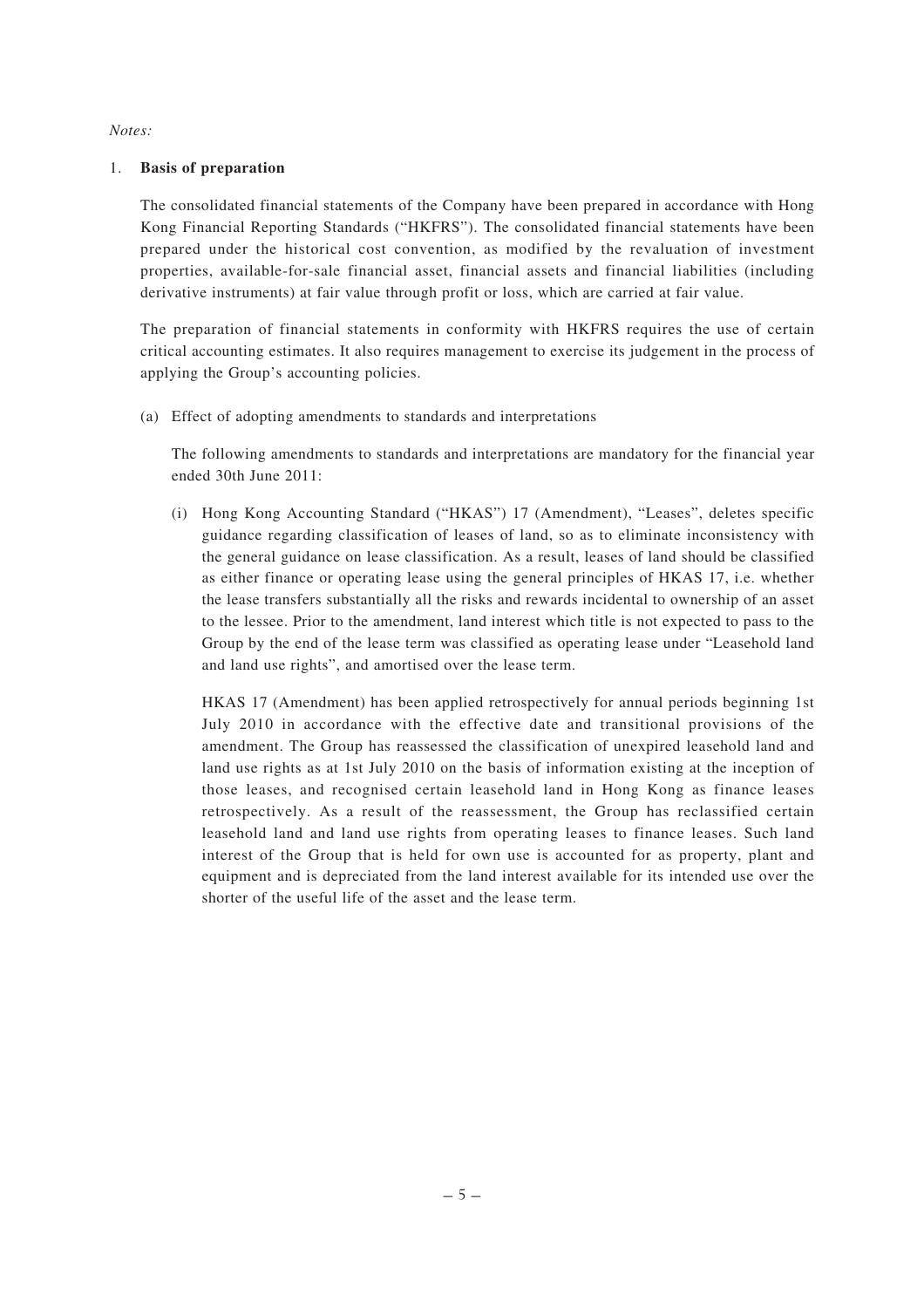The effect of adoption of HKAS 17(Amendment) is as follows:

|                            | As at 30th       | As at 30th      | As at 1st        |
|----------------------------|------------------|-----------------|------------------|
|                            | <b>June 2011</b> | June 2010       | <b>July 2009</b> |
|                            | <b>HK\$'000</b>  | <b>HK\$'000</b> | <b>HK\$'000</b>  |
| Increase in property,      |                  |                 |                  |
| plant and equipment        | 5,967            | 6,305           | 7,015            |
| Decrease in leasehold land |                  |                 |                  |
| and land use rights        | (5,967)          | (6,305)         | (7,015)          |

The adoption of this amendment also resulted in an increase in depreciation of property, plant and equipment of HK\$175,000 and a decrease in amortisation of leasehold land and land use rights of HK\$175,000 for the year ended 30th June 2010.

(ii) In November 2010 the Hong Kong Institute of Certified Public Accountants ("HKICPA") issued Hong Kong Interpretation 5 "Presentation of Financial Statements - Classification by the Borrower of a Term Loan that Contains a Repayment on Demand Clause". The Interpretation is effective immediately and is a clarification of an existing standard, HKAS 1 "Presentation of Financial Statements". It sets out the conclusion reached by the HKICPA that a term loan which contains a clause which gives the lender the unconditional right to demand repayment at any time shall be classified as a current liability in accordance with paragraph 69(d) of HKAS 1 irrespective of the probability that the lender will invoke the clause without cause.

In order to comply with the requirements of Hong Kong Interpretation 5, the Group has changed its accounting policy on the classification of term loans that contain a repayment on demand clause. Under the new policy, term loans with clauses which give the lender the unconditional right to call the loan at any time are classified as current liabilities in the balance sheet. Previously such term loans were classified in accordance with the agreed repayment schedule unless the Group had breached any of the loan covenants set out in the agreement as of the reporting date or otherwise had reason to believe that the lender would invoke its rights under the immediate repayment clause within the foreseeable future.

The new accounting policy has been applied retrospectively by re-presenting the opening balances at 1st July 2009, with consequential reclassification adjustments to comparatives for the year ended 30th June 2010. The reclassification has had no effect on reported profit or loss, total comprehensive income or equity for any period presented.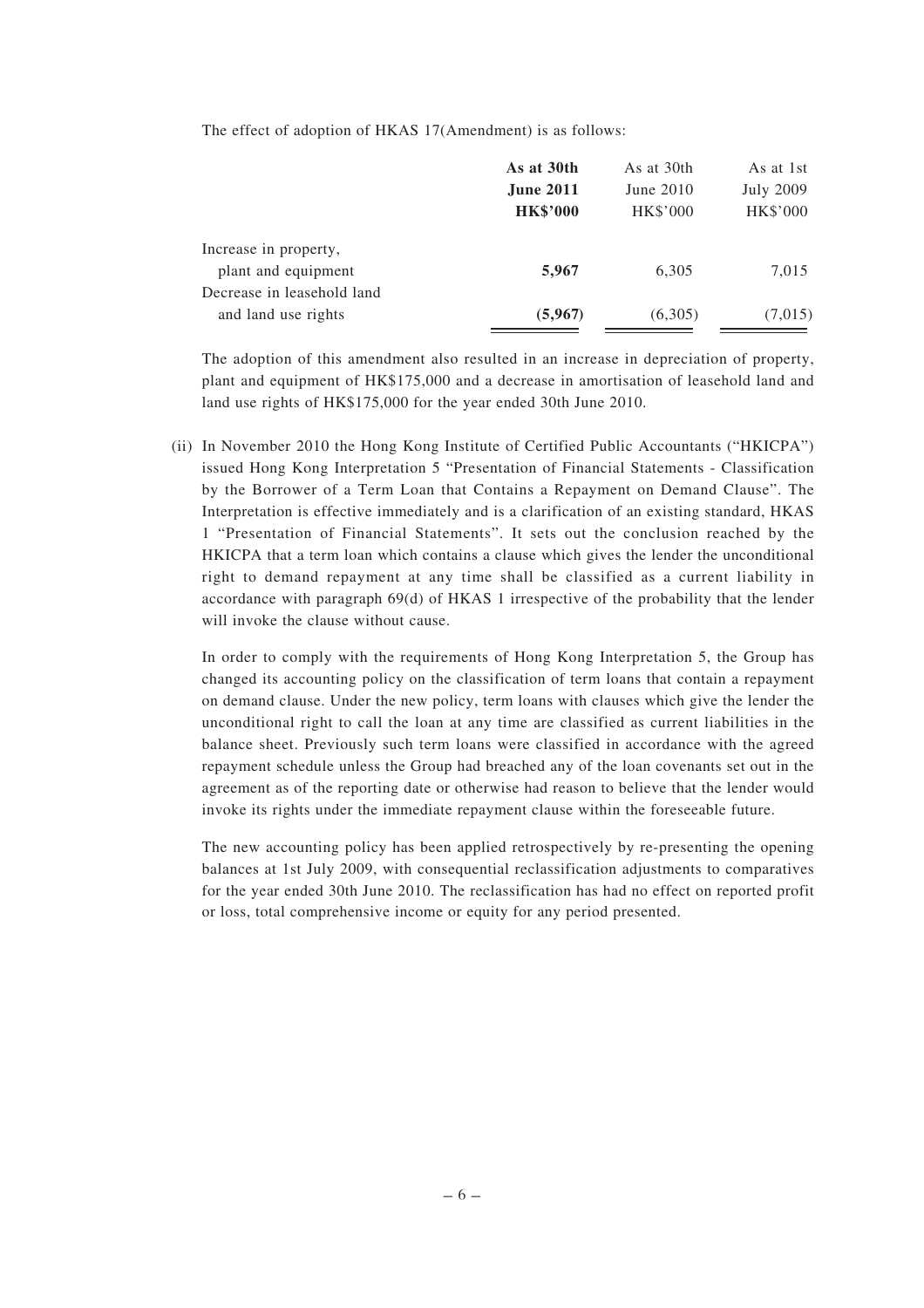The effect of adoption of Hong Kong Interpretation 5 is as follows:

|                                 | <b>30th June 2011</b> 30th June 2010 |          | 1st July 2009 |
|---------------------------------|--------------------------------------|----------|---------------|
|                                 | <b>HK\$'000</b>                      | HK\$'000 | HK\$'000      |
| Increase in current liabilities |                                      |          |               |
| - bank borrowings               | 19,767                               | 15,600   |               |
| Decrease in non-current         |                                      |          |               |
| liabilities - bank borrowings   | (19,767)                             | (15,600) |               |

(iii) The following amendments to standards and interpretations are also mandatory for the financial year ended 30th June 2011. The adoption of these amendments to standards does not have any significant impact to the results and financial position of the Group.

| HKFRSs (Amendment)                                                                               | Improvements to HKFRSs 2009 <sup>1</sup>                                                    |
|--------------------------------------------------------------------------------------------------|---------------------------------------------------------------------------------------------|
| HKAS 32 (Amendment)                                                                              | Classification of Rights Issues                                                             |
| HKFRS 1 (Amendment)                                                                              | Additional Exemptions for<br>First-time Adopters                                            |
| HKFRS 1 (Amendment)                                                                              | Limited Exemption from Comparative<br><b>HKFRS</b> 7 Disclosures for First-time<br>Adopters |
| HKFRS 2 (Amendment)                                                                              | Group Cash-settled Share-based<br><b>Payment Transactions</b>                               |
| Hong Kong International Financial<br>Reporting Interpretations Committee<br>("HK(IFRIC)")-Int 19 | Extinguishing Financial Liabilities with<br><b>Equity Instruments</b>                       |

<sup>1</sup> Except for the amendments to HKFRS 2, HKAS 38, HK(IFRIC)-Int 9 and HK(IFRIC)-Int 16 which were effective for the Group for annual period beginning on 1st July 2009, all other amendments are effective for the Group for annual period beginning on 1st July 2010.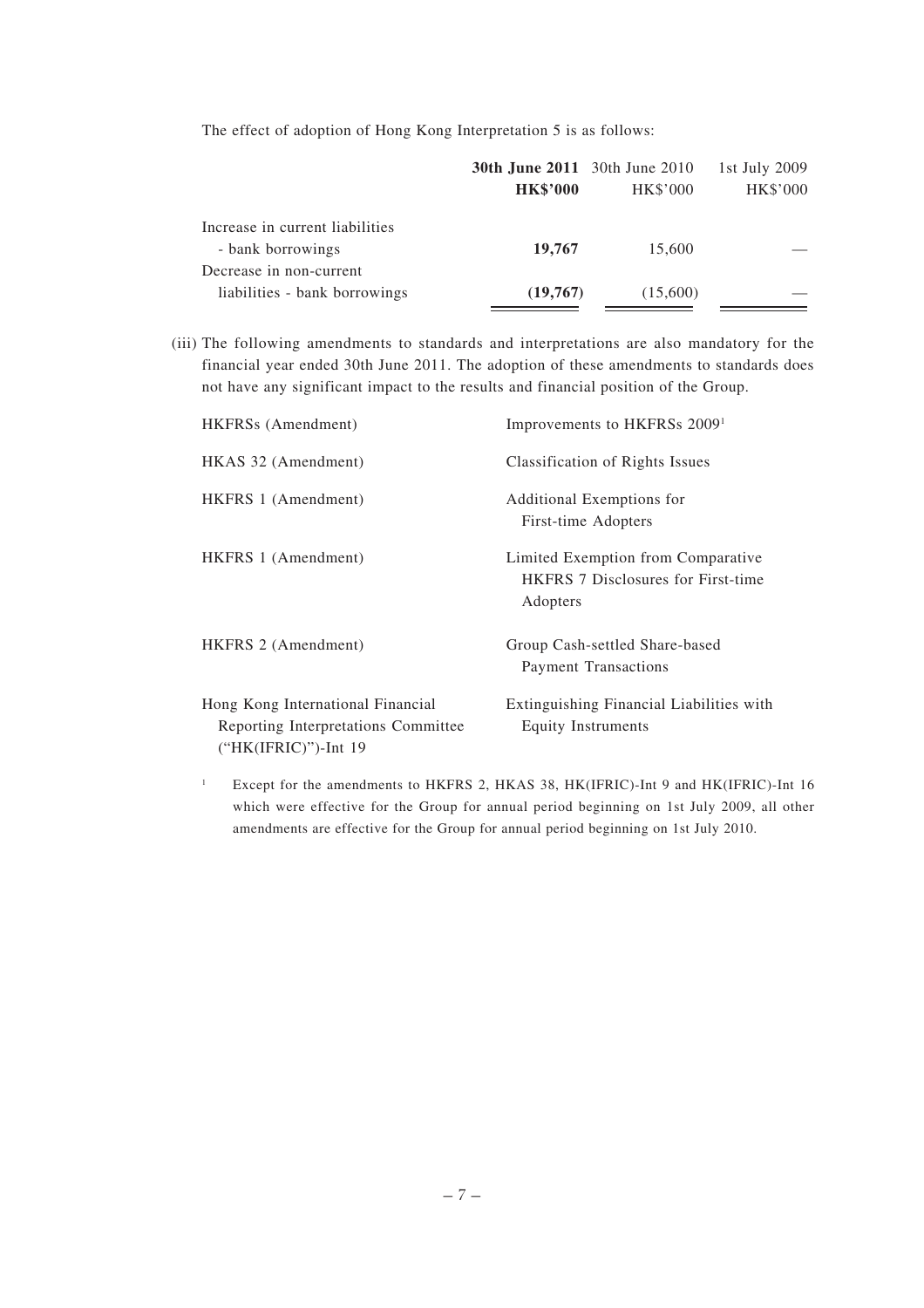(b) The following new standards, amendments to standards and interpretations have been issued but are not effective for the year ended 30th June 2011 and have not been early adopted:

| HKFRSs (Amendment)           | Improvements to HKFRSs 2010 <sup>1</sup>                         |
|------------------------------|------------------------------------------------------------------|
| HKAS 1 (Amendment)           | Presentation of Items of Other Comprehensive Income <sup>2</sup> |
| HKAS 12 (Amendment)          | Deferred Tax: Recovery of Underlying Assets <sup>2</sup>         |
| HKAS 19 (2011)               | Employee Benefits <sup>3</sup>                                   |
| HKAS 24 (Revised)            | Related Party Disclosures <sup>1</sup>                           |
| HKAS 27 (2011)               | Separate Financial Statements <sup>3</sup>                       |
| HKAS 28 (2011)               | Investments in Associates and Joint Ventures <sup>3</sup>        |
| HKFRS 7 (Amendment)          | Disclosures - Transfers of Financial Assets <sup>1</sup>         |
| <b>HKFRS 9</b>               | Financial Instruments <sup>3</sup>                               |
| HKFRS 9 (Addition)           | Financial Liabilities <sup>3</sup>                               |
| <b>HKFRS 10</b>              | Consolidated Financial Statements <sup>3</sup>                   |
| HKFRS 11                     | Joint Arrangements <sup>3</sup>                                  |
| <b>HKFRS 12</b>              | Disclosure of Interests in Other Entities <sup>3</sup>           |
| <b>HKFRS 13</b>              | Fair Value Measurement <sup>3</sup>                              |
| HK(IFRIC)-Int 14 (Amendment) | Prepayments of a Minimum Funding Requirement <sup>1</sup>        |

<sup>1</sup> Effective for the Group for annual period beginning on 1st July 2011

<sup>2</sup> Effective for the Group for annual period beginning on 1st July 2012

<sup>3</sup> Effective for the Group for annual period beginning on 1st July 2013

HKAS 12 (Amendment) introduced a rebuttable presumption that deferred tax on investment property carried at fair value under HKAS 40 shall be measured reflecting the tax consequences of recovering the carrying amount of the investment property entirely through sale. Consequently, deferred tax liability in respect of the Group's investment properties will be required to measure with reference to the tax liability that would arise if the properties were disposed of at their carrying amounts at the reporting date. The amendments are effective for the Group's financial year beginning 1st July 2012 and are required to be applied retrospectively. The Directors are currently assessing the impact of the amendment to the Group.

Except for the above, the Directors anticipate that the adoption of other new standards, amendments to standards and interpretation will not result in a significant impact on the results and financial position of the Group.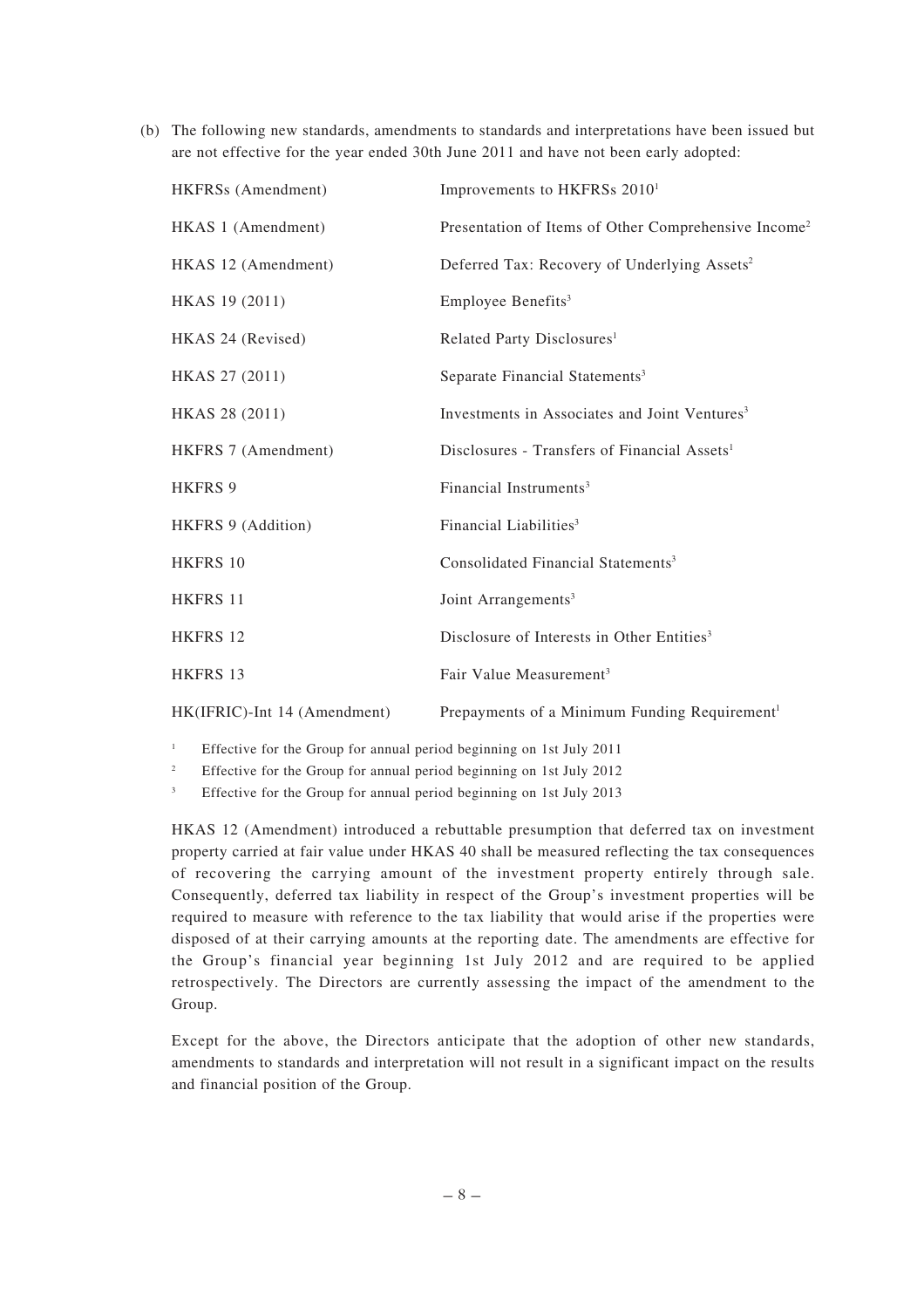#### 2. **Revenue and segment information**

|                                 | 2011            | 2010      |
|---------------------------------|-----------------|-----------|
|                                 | <b>HK\$'000</b> | HK\$'000  |
| Turnover                        |                 |           |
| Sales of goods                  | 1,687,434       | 1,271,463 |
| Provision of logistics services | 253             |           |
|                                 | 1,687,687       | 1,271,463 |

The Group is principally engaged in the manufacturing and trading of plastic materials, pigments, colorants, compounded plastic resins and engineering plastic products.

The chief operating decision-maker ("CODM") has been identified as the executive directors of the Company. Management has determined the operating segments based on the reports reviewed by the CODM that are used to assess performance and allocate resources. The CODM considers the business from the operations nature and the type of products perspective, including the trading of plastic materials ("Trading"), manufacturing and sale of colorants, pigments and compounded plastic resins ("Colorants"), manufacturing and sale of engineering plastic products ("Engineering plastics") and other corporate and business activities ("Others").

Each of the Group's operating segments represents a strategic business unit that is managed by different business unit leaders. Inter-segment transactions are entered into under the normal commercial terms and conditions that would also be available to unrelated third parties. Information provided to the CODM is measured in a manner consistent with that in the consolidated financial statements.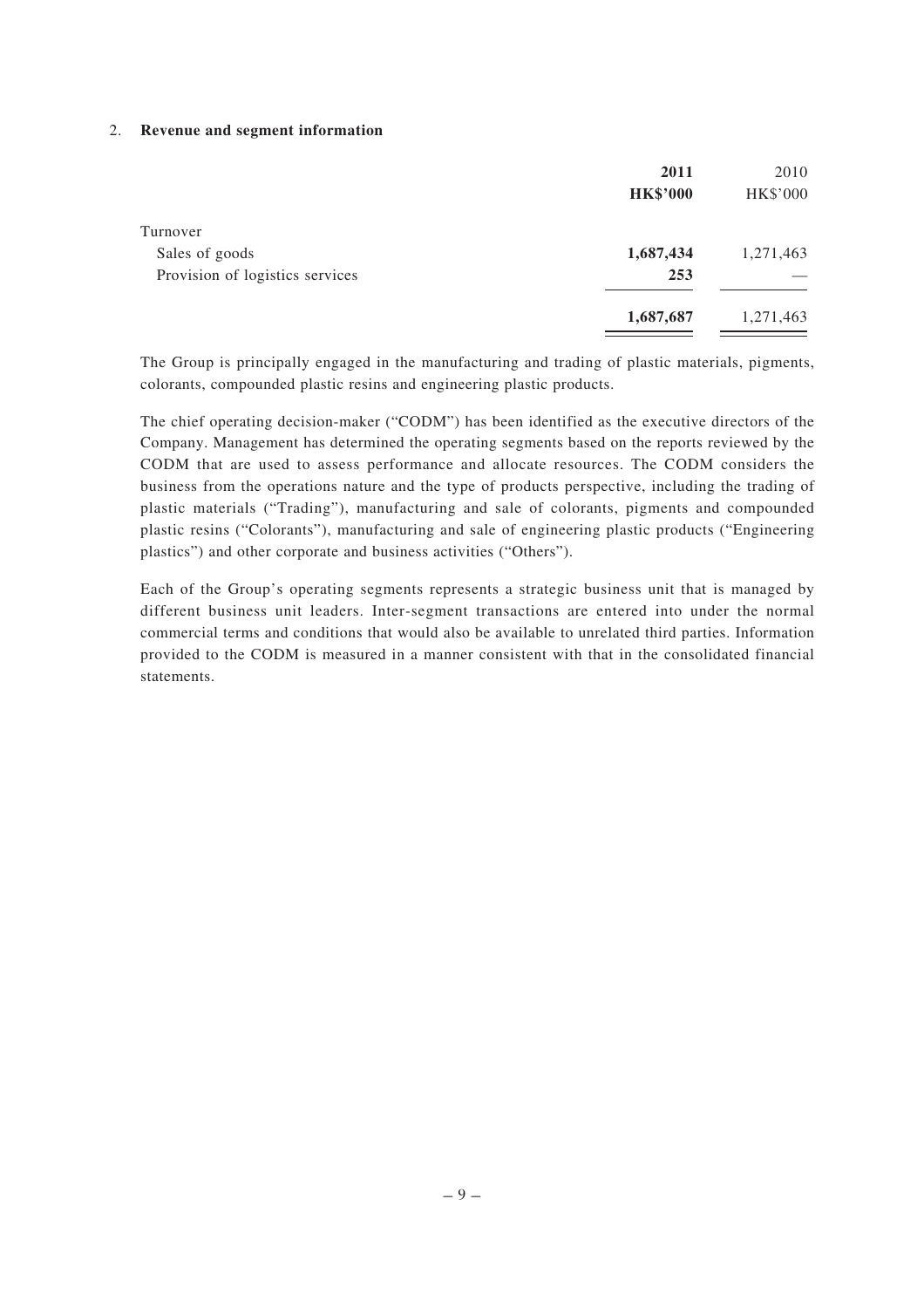The segment information provided to the CODM for the reportable segments for the year ended 30th June 2011 is as follows:

|                                                          |                                   |                                     | <b>Engineering</b>          |                                  |                          |
|----------------------------------------------------------|-----------------------------------|-------------------------------------|-----------------------------|----------------------------------|--------------------------|
|                                                          | <b>Trading</b><br><b>HK\$'000</b> | <b>Colorants</b><br><b>HK\$'000</b> | plastics<br><b>HK\$'000</b> | <b>Others</b><br><b>HK\$'000</b> | Group<br><b>HK\$'000</b> |
| Turnover                                                 |                                   |                                     |                             |                                  |                          |
| - Gross revenue                                          | 1,388,226                         | 466,638                             | 518,621                     | 2,171                            | 2,375,656                |
| - Inter-segment revenue                                  | (281, 878)                        | (156, 964)                          | (249, 127)                  |                                  | (687, 969)               |
| Revenue from                                             |                                   |                                     |                             |                                  |                          |
| external customers                                       | 1,106,348                         | 309,674                             | 269,494                     | 2,171                            | 1,687,687                |
| Segment results                                          | 8,033                             | 20,179                              | 26,897                      | (1,208)                          | 53,901                   |
| Share of loss of an                                      |                                   |                                     |                             |                                  |                          |
| associated company                                       |                                   |                                     |                             | (184)                            | (184)                    |
| Finance income                                           | 53                                | 184                                 | 2                           |                                  | 239                      |
| Finance costs                                            | (4, 877)                          | (1,335)                             | (1, 334)                    | (68)                             | (7,614)                  |
| Profit/(loss) before income tax                          | 3,209                             | 19,028                              | 25,565                      | (1,460)                          | 46,342                   |
| Income tax expense                                       |                                   |                                     |                             |                                  | (10, 547)                |
| Profit for the year                                      |                                   |                                     |                             |                                  | 35,795                   |
| Non-controlling interests                                |                                   |                                     |                             |                                  | (4,079)                  |
| Profit attributable to equity<br>holders of the Company  |                                   |                                     |                             |                                  | 31,716                   |
|                                                          |                                   |                                     | <b>Engineering</b>          |                                  |                          |
|                                                          | <b>Trading</b><br><b>HK\$'000</b> | <b>Colorants</b><br><b>HK\$'000</b> | plastics<br><b>HK\$'000</b> | <b>Others</b><br><b>HK\$'000</b> | Group<br><b>HK\$'000</b> |
| Other information:                                       |                                   |                                     |                             |                                  |                          |
| Capital expenditure                                      | 6,203                             | 3,218                               | 30,471                      | 1,086                            | 40,978                   |
| Depreciation of property,<br>plant and equipment         | 312                               | 8,395                               | 4,014                       | 1,230                            | 13,951                   |
| Amortisation of leasehold                                |                                   |                                     |                             |                                  |                          |
| land and land use rights                                 | 77                                | 197                                 | 32                          | 78                               | 384                      |
| (Reversal of)/provision for<br>impairment of inventories | (127)                             | 85                                  | (167)                       | 122                              | (87)                     |
| Provision for/(reversal of)<br>impairment of trade       |                                   |                                     |                             |                                  |                          |
| receivables                                              | 229                               | (162)                               |                             |                                  | 67                       |
| Unrealised fair value gain on                            |                                   |                                     |                             |                                  |                          |
| derivative financial                                     |                                   |                                     |                             |                                  |                          |
| instruments                                              | (2,700)                           |                                     |                             |                                  | (2,700)                  |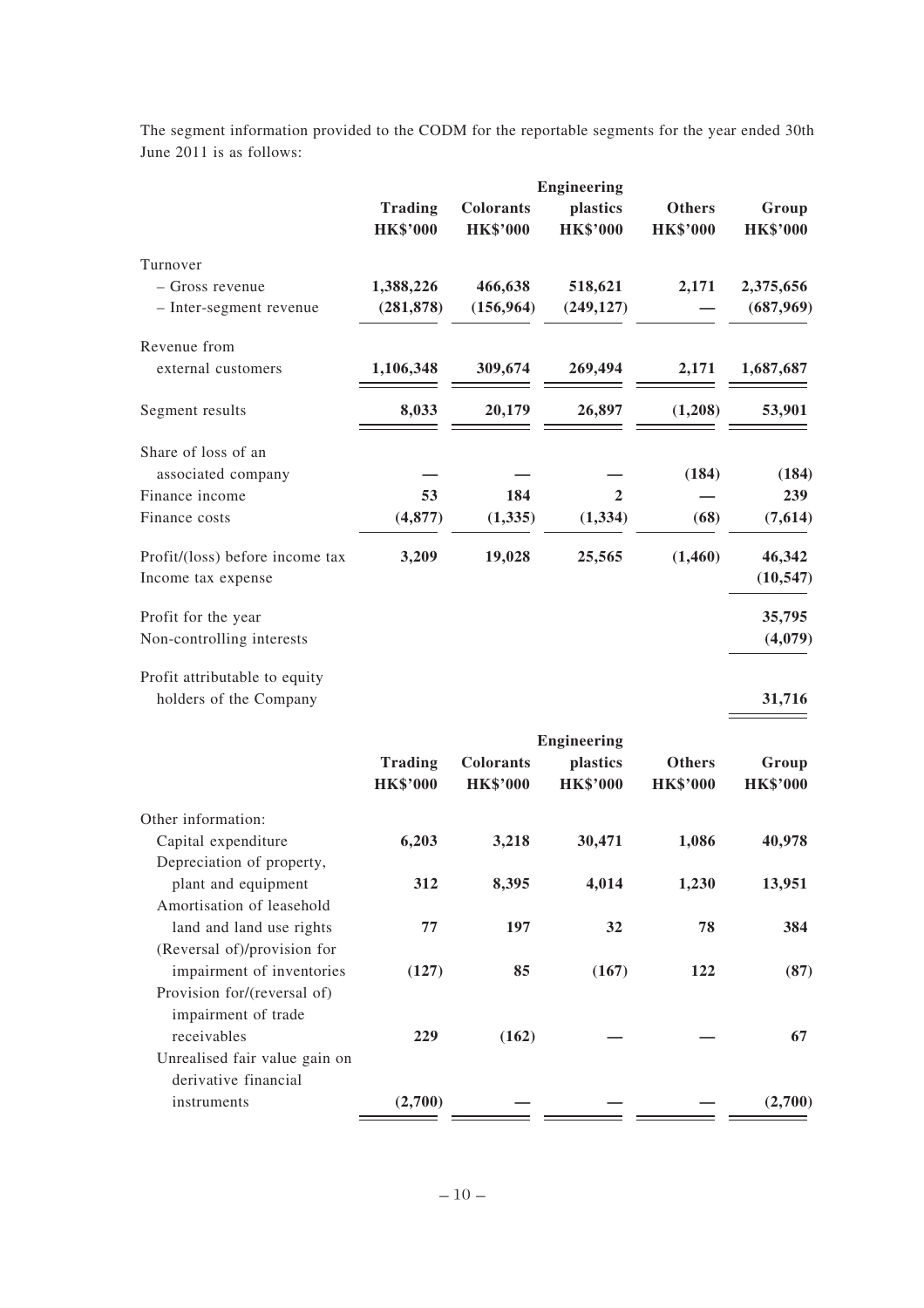The segment information provided to the CODM for the reportable segments as at 30th June 2011 is as follows:

|                     | <b>Engineering</b>         |                                     |                                    |                                  |                          |
|---------------------|----------------------------|-------------------------------------|------------------------------------|----------------------------------|--------------------------|
|                     | Trading<br><b>HK\$'000</b> | <b>Colorants</b><br><b>HK\$'000</b> | <i>plastics</i><br><b>HK\$'000</b> | <b>Others</b><br><b>HK\$'000</b> | Group<br><b>HK\$'000</b> |
| Segment assets      | 387,632                    | 270,932                             | 228,068                            | 62,116                           | 948,748                  |
| Total assets        |                            |                                     |                                    |                                  | 948,748                  |
| Segment liabilities | 88,412                     | 26,114                              | 23,135                             | 4,633                            | 142,294                  |
| <b>Borrowings</b>   | 225,161                    | 22,892                              | 91,937                             | 4,186                            | 344,176                  |
| Total liabilities   |                            |                                     |                                    |                                  | 486,470                  |

The segment information provided to the CODM for the reportable segments for the year ended 30th June 2010 is as follows:

|                                 | Engineering |           |          |          |           |
|---------------------------------|-------------|-----------|----------|----------|-----------|
|                                 | Trading     | Colorants | plastics | Others   | Group     |
|                                 | HK\$'000    | HK\$'000  | HK\$'000 | HK\$'000 | HK\$'000  |
| Turnover                        |             |           |          |          |           |
| - Gross revenue                 | 776,985     | 282,444   | 248,212  | 1,334    | 1,308,975 |
| - Inter-segment revenue         | (4,183)     | (17,578)  | (15,751) |          | (37,512)  |
| Revenue from                    |             |           |          |          |           |
| external customers              | 772,802     | 264,866   | 232,461  | 1,334    | 1,271,463 |
| Segment results                 | 15,745      | 17,624    | 21,076   | (3,267)  | 51,178    |
| Finance income                  | 30          | 217       | 1        | 6        | 254       |
| Finance costs                   | (1,946)     | (1,285)   | (507)    |          | (3,738)   |
| Profit/(loss) before income tax | 13,829      | 16,556    | 20,570   | (3,261)  | 47,694    |
| Income tax expense              |             |           |          |          | (16, 899) |
| Profit for the year             |             |           |          |          | 30,795    |
| Non-controlling interests       |             |           |          |          | (2, 443)  |
| Profit attributable to equity   |             |           |          |          |           |
| holders of the Company          |             |           |          |          | 28,352    |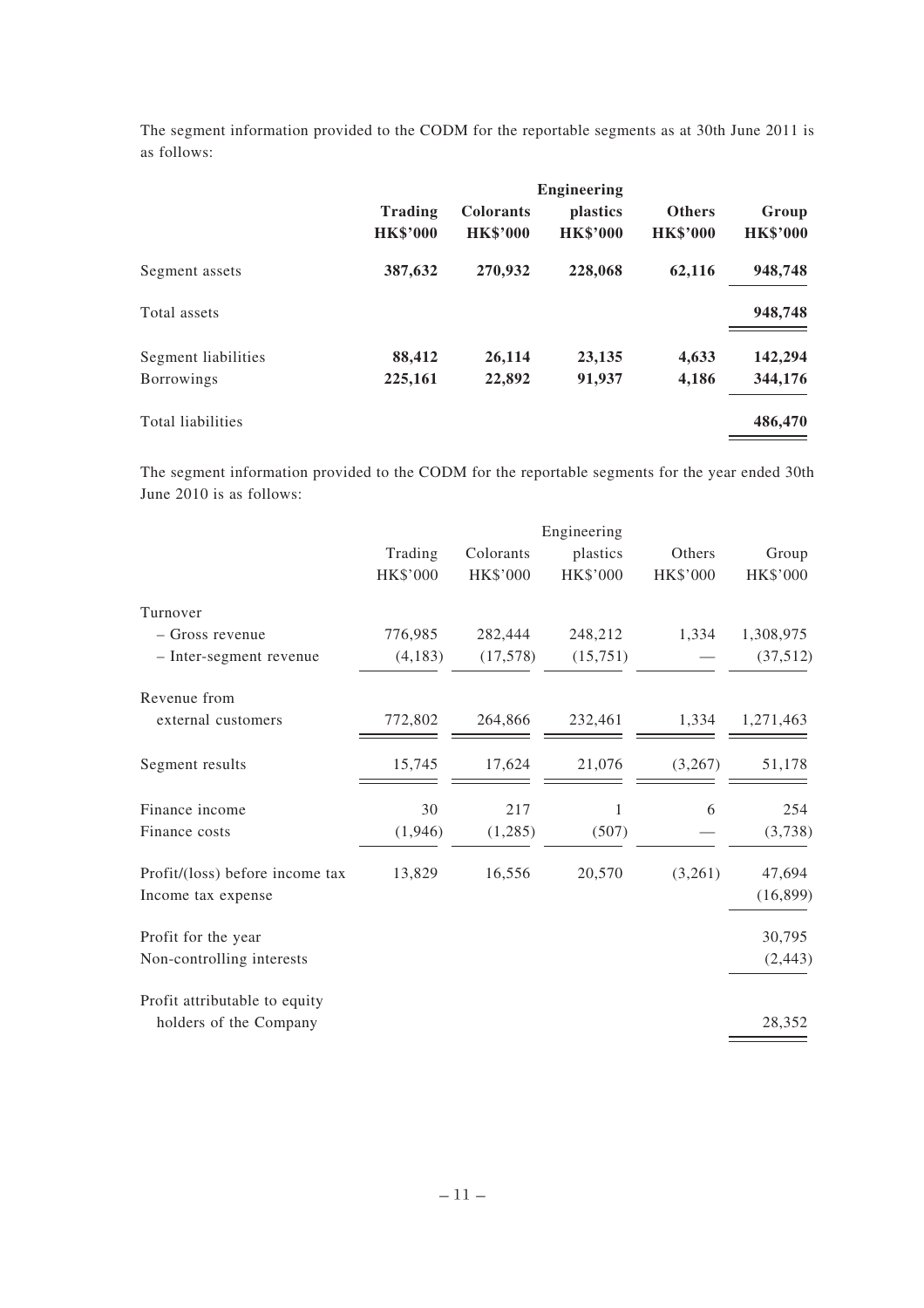|                                     |          |           | Engineering |          |          |
|-------------------------------------|----------|-----------|-------------|----------|----------|
|                                     | Trading  | Colorants | plastics    | Others   | Group    |
|                                     | HK\$'000 | HK\$'000  | HK\$'000    | HK\$'000 | HK\$'000 |
| Other information:                  |          |           |             |          |          |
| Capital expenditure                 | 6,823    | 1,482     | 30,647      | 313      | 39,265   |
| Depreciation of property,           |          |           |             |          |          |
| plant and equipment (restated)      | 326      | 9,072     | 4,212       | 1,079    | 14,689   |
| Amortisation of leasehold           |          |           |             |          |          |
| land and land use rights (restated) | 82       | 185       | 24          | 78       | 369      |
| Amortisation of                     |          |           |             |          |          |
| intangible assets                   |          |           |             | 400      | 400      |
| Impairment of available-            |          |           |             |          |          |
| for-sale financial asset            |          |           |             | 160      | 160      |
| Impairment of                       |          |           |             |          |          |
| intangible assets                   |          |           |             | 2,000    | 2,000    |
| (Reversal of)/provision for         |          |           |             |          |          |
| impairment of inventories           | (2,707)  | 855       | 177         | 2,329    | 654      |
| Reversal of impairment              |          |           |             |          |          |
| of trade receivables                |          | (287)     |             |          | (287)    |
| Unrealised fair value               |          |           |             |          |          |
| loss/(gain) on derivative           |          |           |             |          |          |
| financial instruments               | 910      |           | 22          | (295)    | 637      |

The segment information provided to the CODM for the reportable segments for the year ended 30th June 2010 is as follows: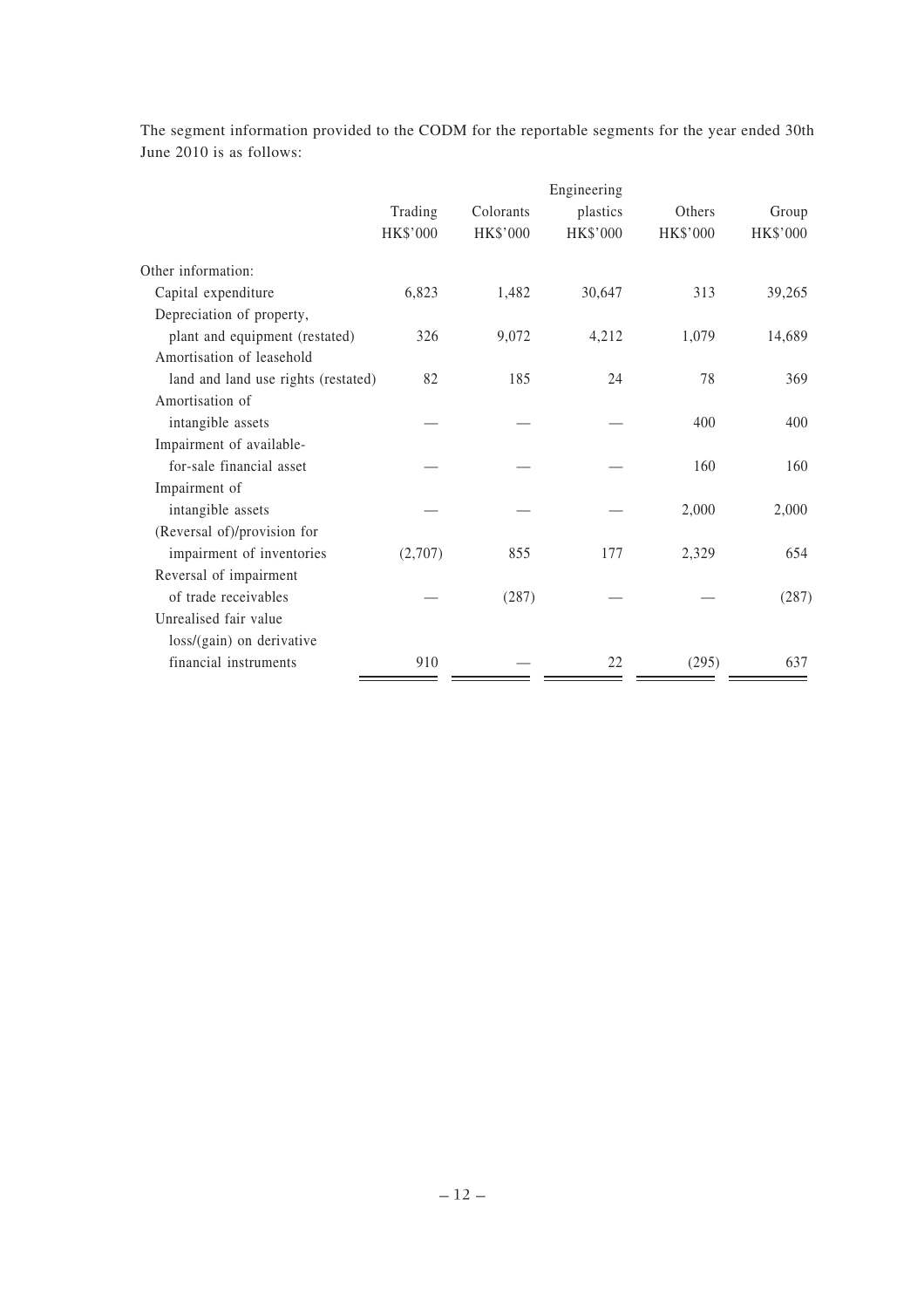The segment information provided to the CODM for the reportable segments as at 30th June 2010 is as follows:

|                     | Trading<br>HK\$'000 | Colorants<br><b>HK\$'000</b> | Engineering<br>plastics<br><b>HK\$'000</b> | Others<br><b>HK\$'000</b> | Group<br>HK\$'000 |
|---------------------|---------------------|------------------------------|--------------------------------------------|---------------------------|-------------------|
| Segment assets      | 357,753             | 238,927                      | 160,512                                    | 55.752                    | 812,944           |
| Total assets        |                     |                              |                                            |                           | 812,944           |
| Segment liabilities | 82,390              | 23,586                       | 24,990                                     | 5,320                     | 136,286           |
| Borrowings          | 185,832             | 23,487                       | 43,905                                     |                           | 253,224           |
| Total liabilities   |                     |                              |                                            |                           | 389,510           |

The entity is domiciled in Hong Kong. The revenue from external customers attributed to Hong Kong for the year ended 30th June 2011 is approximately HK\$1,057,547,000 (2010: HK\$815,802,000), and the total of its revenue from external customers from other locations (mainly The People's Republic of China (the "PRC")) is approximately HK\$630,140,000 (2010: HK\$455,661,000).

At 30th June 2011, the total of non-current assets other than financial instruments and deferred tax assets (there are no employment benefit assets and rights arising under insurance contracts) located in Hong Kong is approximately HK\$126,506,000 (2010: HK\$94,677,000), and the total of these non-current assets located in other locations (mainly the PRC) is approximately HK\$86,765,000 (2010: HK\$87,577,000).

#### 3. **Other income**

| 2011            | 2010     |
|-----------------|----------|
| <b>HK\$'000</b> | HK\$'000 |
| 3,364           | 2,880    |
|                 |          |

Outgoings in respect of investment properties amounted to approximately HK\$125,000 (2010: HK\$263,000).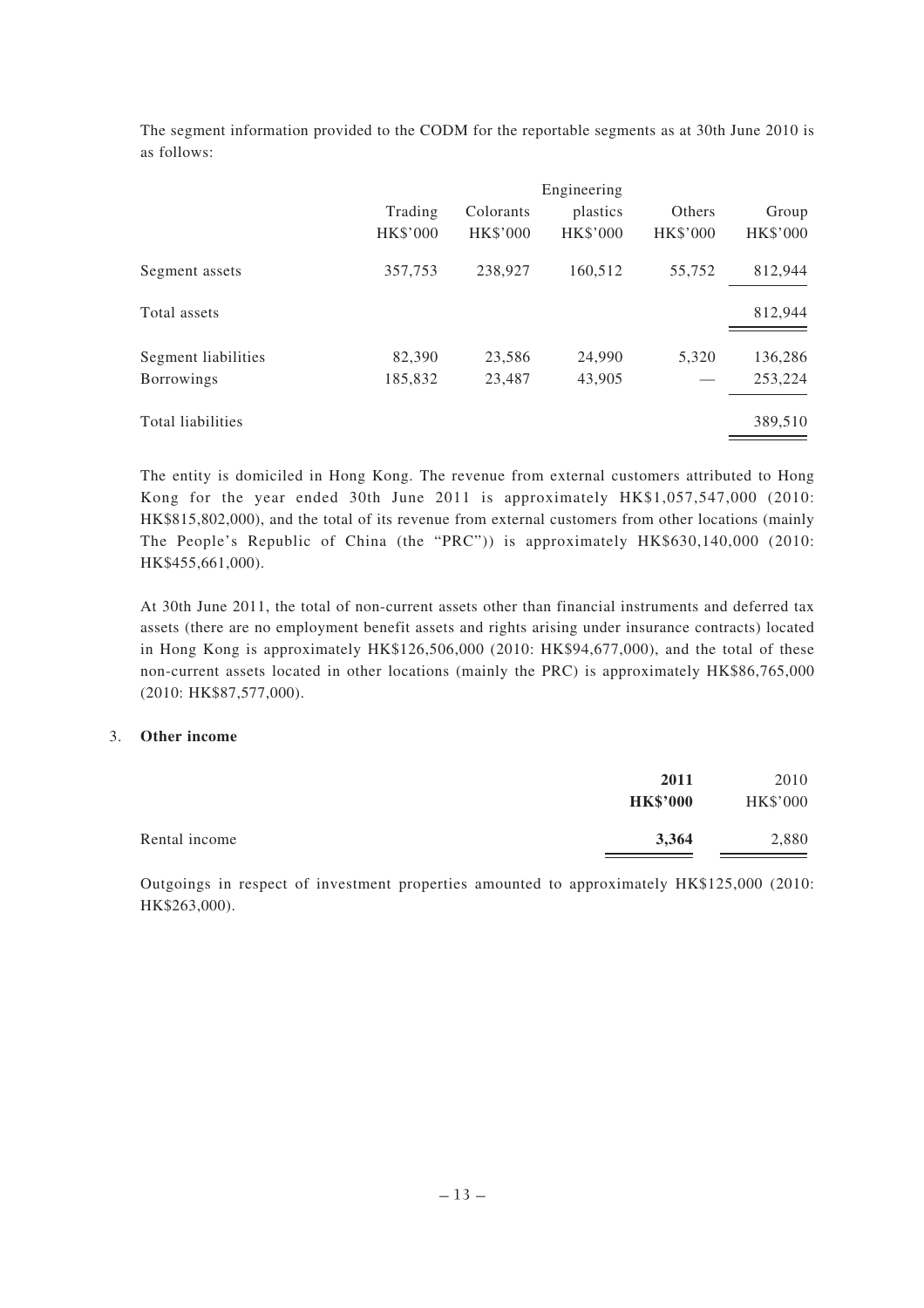# 4. **Other gains, net**

|    |                                                                                                   | 2011<br><b>HK\$'000</b> | 2010<br>HK\$'000 |
|----|---------------------------------------------------------------------------------------------------|-------------------------|------------------|
|    | Fair value gains on investment properties                                                         | 3,093                   | 1,422            |
|    | Derivative financial instruments                                                                  |                         |                  |
|    | - forward foreign exchange contracts and                                                          |                         |                  |
|    | interest rate swap contracts held for trading                                                     |                         |                  |
|    | - unrealised                                                                                      | 2,700                   | (637)            |
|    | - realised                                                                                        | 2,584                   | 919              |
|    | Net exchange gains                                                                                | 4,316                   | 3,112            |
|    | Provision for impairment of available-for-sale                                                    |                         |                  |
|    | financial asset                                                                                   |                         | (160)            |
|    | Provision for impairment of intangible assets                                                     |                         | (2,000)          |
|    | Write-back of other payables                                                                      |                         | 2,000            |
|    |                                                                                                   | 12,693                  | 4,656            |
|    |                                                                                                   |                         |                  |
| 5. | <b>Expenses by nature</b>                                                                         | 2011                    | 2010             |
|    |                                                                                                   | <b>HK\$'000</b>         | HK\$'000         |
|    |                                                                                                   |                         | (Restated)       |
|    | Cost of inventories sold excluding manufacturing costs                                            | 1,459,329               | 1,048,043        |
|    | Amortisation of leasehold land and land use rights                                                | 384                     | 369              |
|    | Amortisation of intangible assets                                                                 |                         | 400              |
|    | Auditor's remuneration                                                                            | 2,132                   | 2,078            |
|    | Depreciation:                                                                                     |                         |                  |
|    | - Owned property, plant and equipment                                                             | 13,438                  | 14,404           |
|    | - Property, plant and equipment under finance leases                                              | 513                     | 285              |
|    | Provision for /(reversal of) impairment of trade receivables                                      | 67                      | (287)            |
|    | (Reversal of)/provision for impairment of inventories                                             | (87)                    | 654              |
|    | (Gain)/loss on disposal of property, plant and equipment<br>Employee benefits expenses, including | (55)                    | 400              |
|    | directors' emoluments                                                                             | 91,345                  | 82,612           |
|    | Operating lease rentals in respect of land and buildings                                          | 13,243                  | 10,683           |
|    | Repairs and maintenance expenses                                                                  | 3,707                   | 3,352            |
|    | Transportation and packaging expenses                                                             | 20,019                  | 18,042           |
|    | Travelling and office expenses                                                                    | 7,547                   | 5,857            |
|    | Utility expenses                                                                                  | 12,272                  | 11,697           |
|    | Other expenses                                                                                    | 25,989                  | 29,232           |
|    | Total cost of sales, distribution costs and administrative expenses                               | 1,649,843               | 1,227,821        |
|    | Representing:                                                                                     |                         |                  |
|    | Cost of sales                                                                                     | 1,520,155               | 1,110,389        |
|    | Distribution costs                                                                                | 46,520                  | 37,554           |
|    | Administrative expenses                                                                           | 83,168                  | 79,878           |
|    |                                                                                                   | 1,649,843               | 1,227,821        |
|    |                                                                                                   |                         |                  |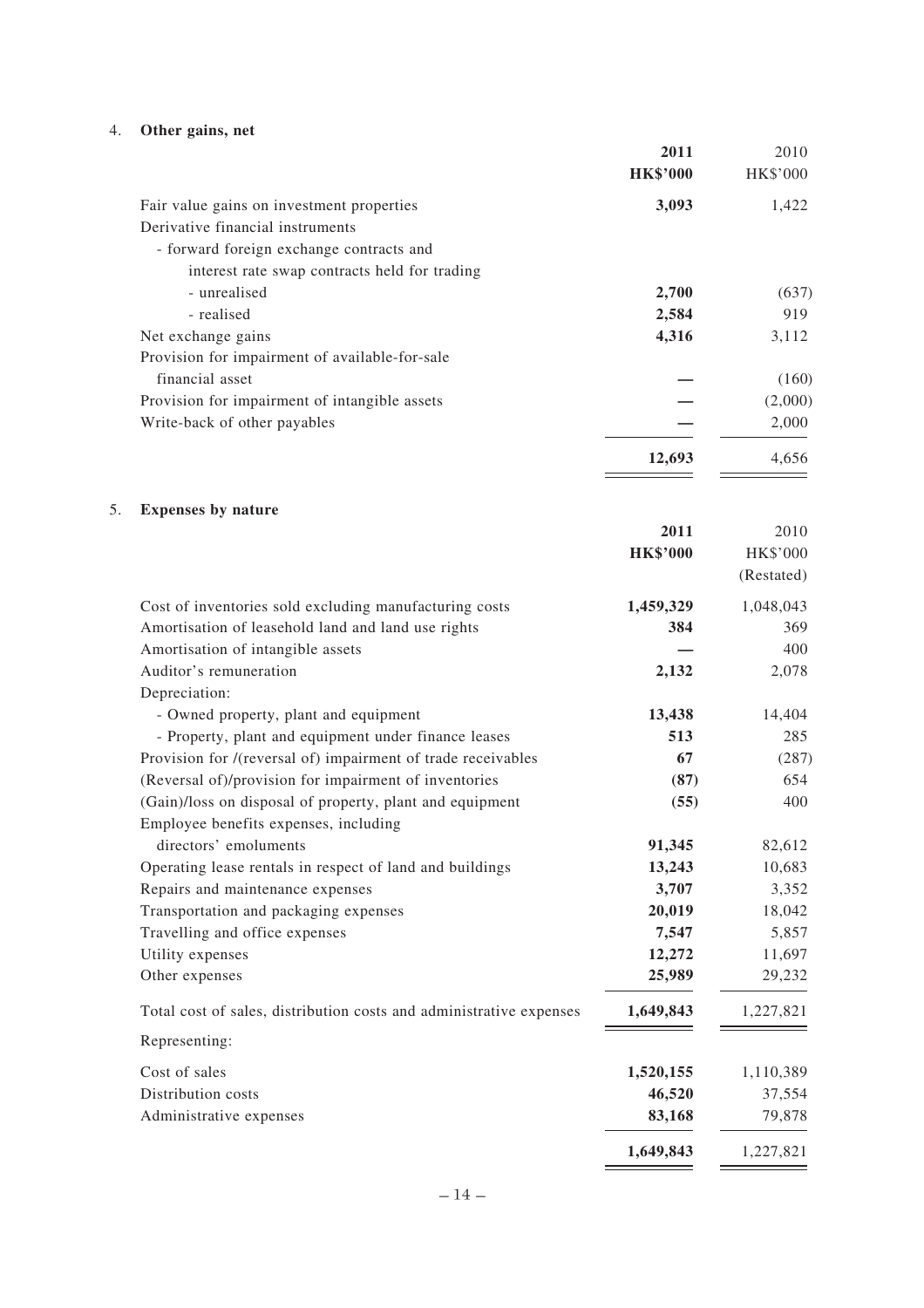#### 6. **Finance income and costs**

|                                      | 2011            | 2010            |
|--------------------------------------|-----------------|-----------------|
|                                      | <b>HK\$'000</b> | <b>HK\$'000</b> |
| Finance income:                      |                 |                 |
| - Interest income from bank deposits | 239             | 254             |
| Finance costs:                       |                 |                 |
| - Interest on bank borrowings wholly |                 |                 |
| repayable within five years          | (7,599)         | (3,686)         |
| - Interest element of finance leases | (15)            | (52)            |
|                                      | (7,614)         | (3,738)         |
| Finance costs - net                  | (7,375)         | (3, 484)        |

#### 7. **Income tax expense**

Hong Kong profits tax has been provided for at the rate of 16.5% (2010: 16.5%) on the estimated assessable profit for the year. Taxation on the Group's subsidiaries established and operate in Mainland China has been calculated on the estimated assessable profit for the year at the rates of taxation as applicable to the relevant subsidiaries.

The amount of taxation charged to the consolidated income statement represents:

|                                   | 2011            | 2010     |
|-----------------------------------|-----------------|----------|
|                                   | <b>HK\$'000</b> | HK\$'000 |
| Current tax:                      |                 |          |
| Hong Kong profits tax             | 1,945           | 4,118    |
| PRC corporate income tax          | 6,930           | 8,123    |
| Under-provision in previous years | 638             | 450      |
|                                   | 9,513           | 12,691   |
| Deferred tax                      | 1,034           | 4,208    |
|                                   | 10,547          | 16,899   |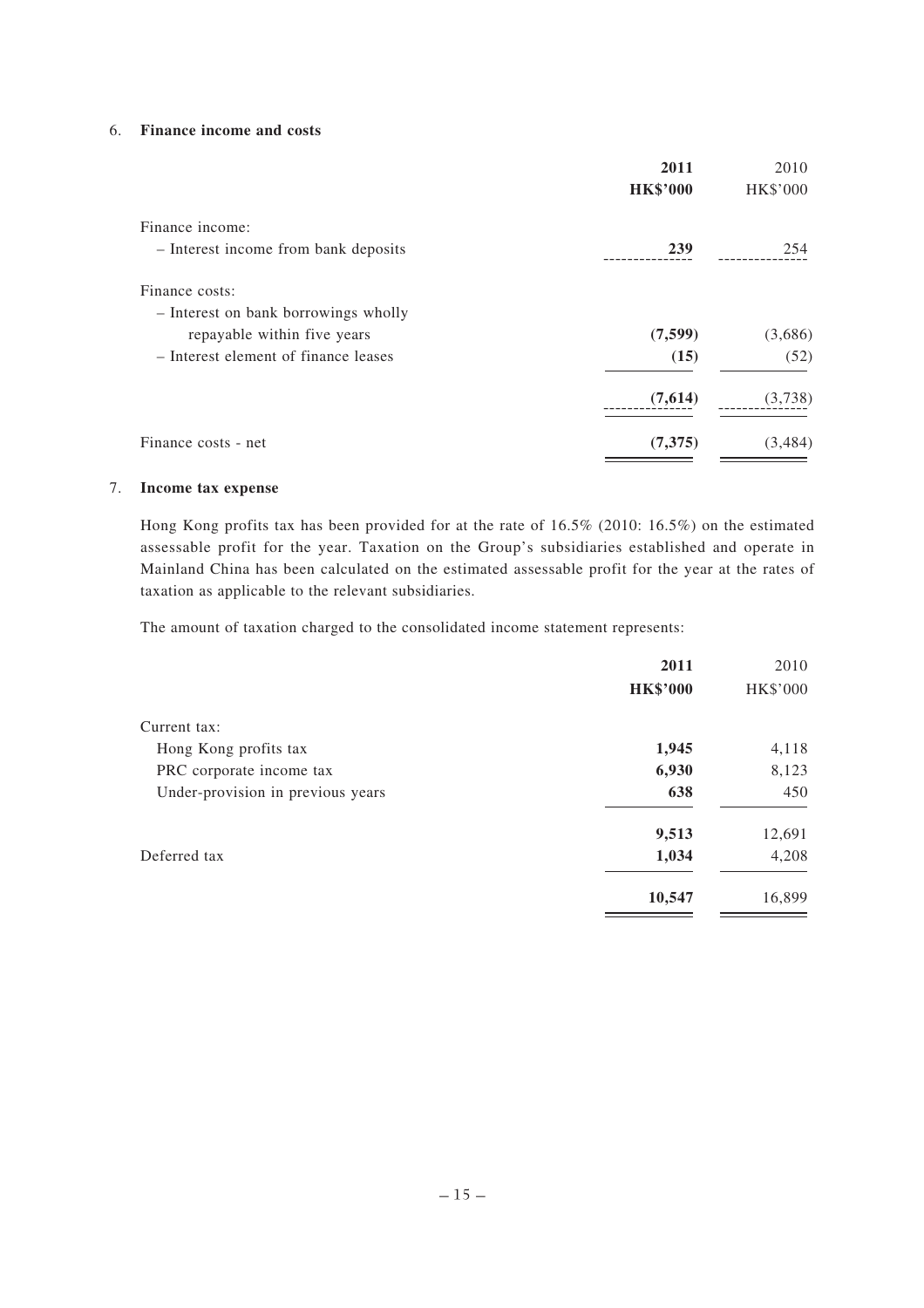#### 8. **Dividends**

|                                        | 2011            | 2010     |
|----------------------------------------|-----------------|----------|
|                                        | <b>HK\$'000</b> | HK\$'000 |
| Interim, paid, of HK1.0 cent           |                 |          |
| $(2010:HK1.0$ cent) per ordinary share | 3,692           | 3,692    |
| Final, proposed, of HK1.0 cent         |                 |          |
| (2010: HK2.0 cents) per ordinary share | 3,692           | 7,384    |
|                                        | 7,384           | 11,076   |

#### Notes:

- (a) At a meeting held on 25th February 2011, the Directors declared an interim dividend of HK1.0 cent per share, totalling HK\$3,692,000 for the six months ended 31st December 2010, which was paid during the year and has been reflected as an appropriation of retained earnings for the year ended 30th June 2011.
- (b) At a meeting held on 25th February 2010, the Directors declared an interim dividend of HK1.0 cent per share, totalling HK\$3,692,000 for the six months ended 31st December 2009.
- (c) At a meeting held on 27th September 2011, the Directors proposed a final dividend of HK1.0 cent per ordinary share, totaling HK\$3,692,000. This proposed dividend was not reflected as a dividend payable in these financial statements and will be reflected as an appropriation of retained earnings for the year ending 30th June 2012.
- (d) At a meeting held on 28th September 2010, the Directors proposed a final dividend of HK2.0 cents per share, totalling HK\$7,384,000, which was paid during the year and has been reflected as an appropriation of retained earnings for the year ended 30th June 2011.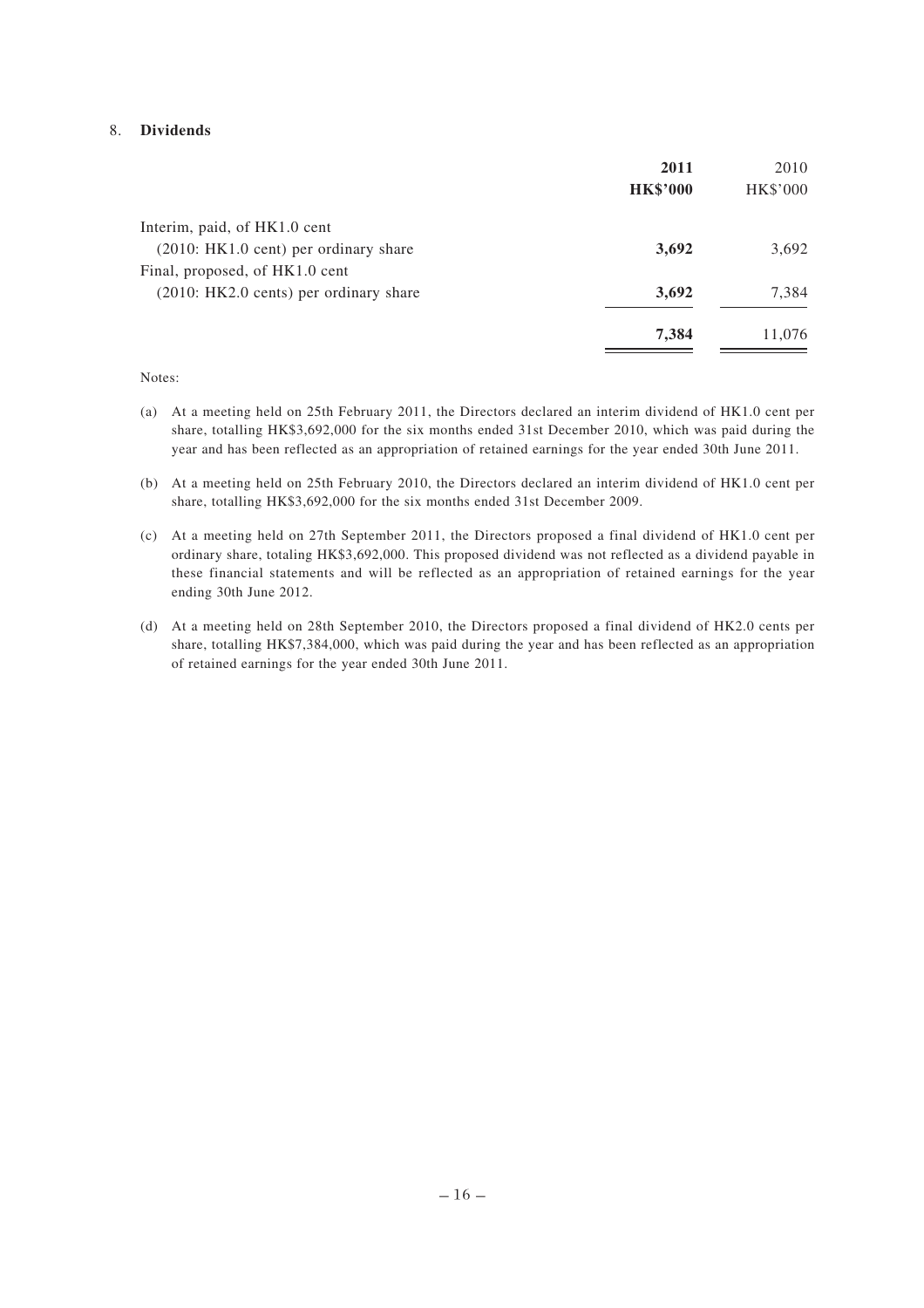### 9. **Earnings per share**

#### **Basic**

Basic earnings per share is calculated by dividing the profit attributable to equity holders of the Company by the weighted average number of ordinary shares in issue during the year.

|                                                                 | 2011        | 2010        |
|-----------------------------------------------------------------|-------------|-------------|
| Profit attributable to equity holders of the Company (HK\$'000) | 31,716      | 28,352      |
| Weighted average number of ordinary shares in issue.            | 369,200,000 | 369,200,000 |
| Basic earnings per share (HK cents per share)                   | 8.59        | 7.68        |

### **Diluted**

Diluted earnings per share is calculated by adjusting the weighted average number of ordinary shares outstanding to assume conversion of dilutive potential ordinary shares arising from the Company's share options. Dilutive earnings per share for the years ended 30th June 2011 and 2010 equal basic earnings per share as the exercise of the outstanding share options would be antidilutive.

#### 10. **Trade and bills receivables**

|                                               | Group           |          |
|-----------------------------------------------|-----------------|----------|
|                                               | 2011            | 2010     |
|                                               | <b>HK\$'000</b> | HK\$'000 |
| Trade receivables                             | 245,901         | 218,650  |
| Less: provision for impairment of receivables | (2,115)         | (2,088)  |
|                                               | 243,786         | 216,562  |
| Bills receivable                              | 32,829          | 21,983   |
|                                               | 276,615         | 238,545  |
|                                               |                 |          |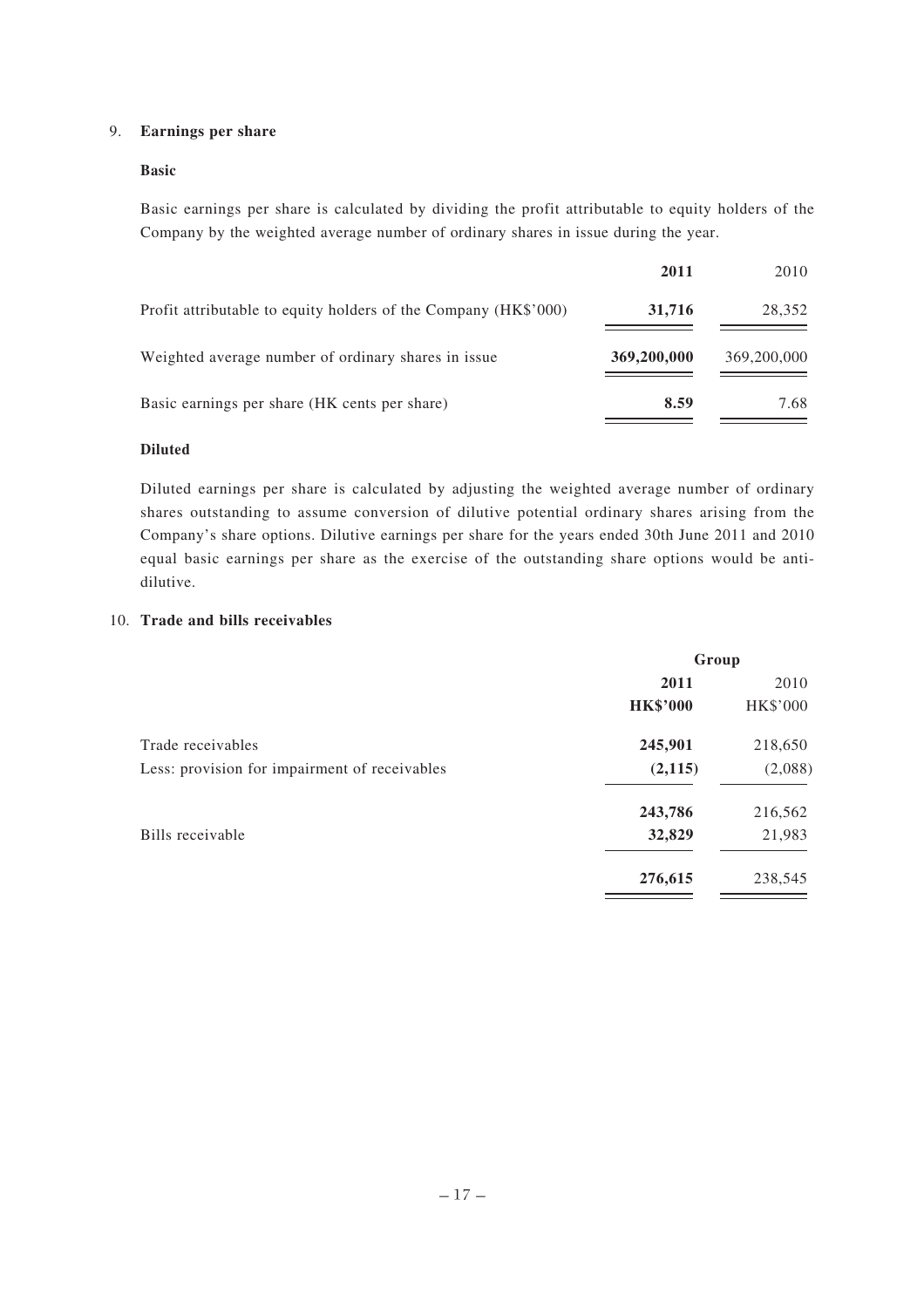The majority of the Group's sales are with credit terms of 30 to 90 days. The remaining amounts are on letter of credit or documents against payment. The ageing analysis of trade receivables by invoice date is as follows:

| Group           |          |
|-----------------|----------|
| 2011            | 2010     |
| <b>HK\$'000</b> | HK\$'000 |
| 220,939         | 202,931  |
| 19,751          | 10,000   |
| 5,211           | 5,719    |
| 245,901         | 218,650  |
|                 |          |

Bills receivable are mainly with maturity period of within 180 days.

Certain subsidiaries of the Group transferred certain bills of exchange amounting to approximately HK\$3,883,000 (2010: HK\$2,285,000) with recourse in exchange for cash as at 30th June 2011. The transactions have been accounted for as collateralised bank advances.

#### 11. **Trade payables**

A majority of the suppliers are on open account. Certain suppliers grant credit period of 30 to 90 days to the Group.

The ageing analysis of the trade payables is as follows:

|               | Group           |          |
|---------------|-----------------|----------|
|               | 2011            | 2010     |
|               | <b>HK\$'000</b> | HK\$'000 |
| Below 90 days | 101,710         | 97,035   |
| 91 - 180 days | 218             | 45       |
| Over 180 days | 496             | 550      |
|               | 102,424         | 97,630   |
|               |                 |          |

#### 12. **Commitments**

#### **(a) Capital commitments**

At 30th June 2011, the Group had the following capital commitments for addition of property, plant and equipment:

|                                   | 2011            | 2010            |
|-----------------------------------|-----------------|-----------------|
|                                   | <b>HK\$'000</b> | <b>HK\$'000</b> |
| Authorised but not contracted for |                 |                 |
| Contracted but not provided for   | 7,360           | 7,385           |
|                                   | 7,360           | 7,385           |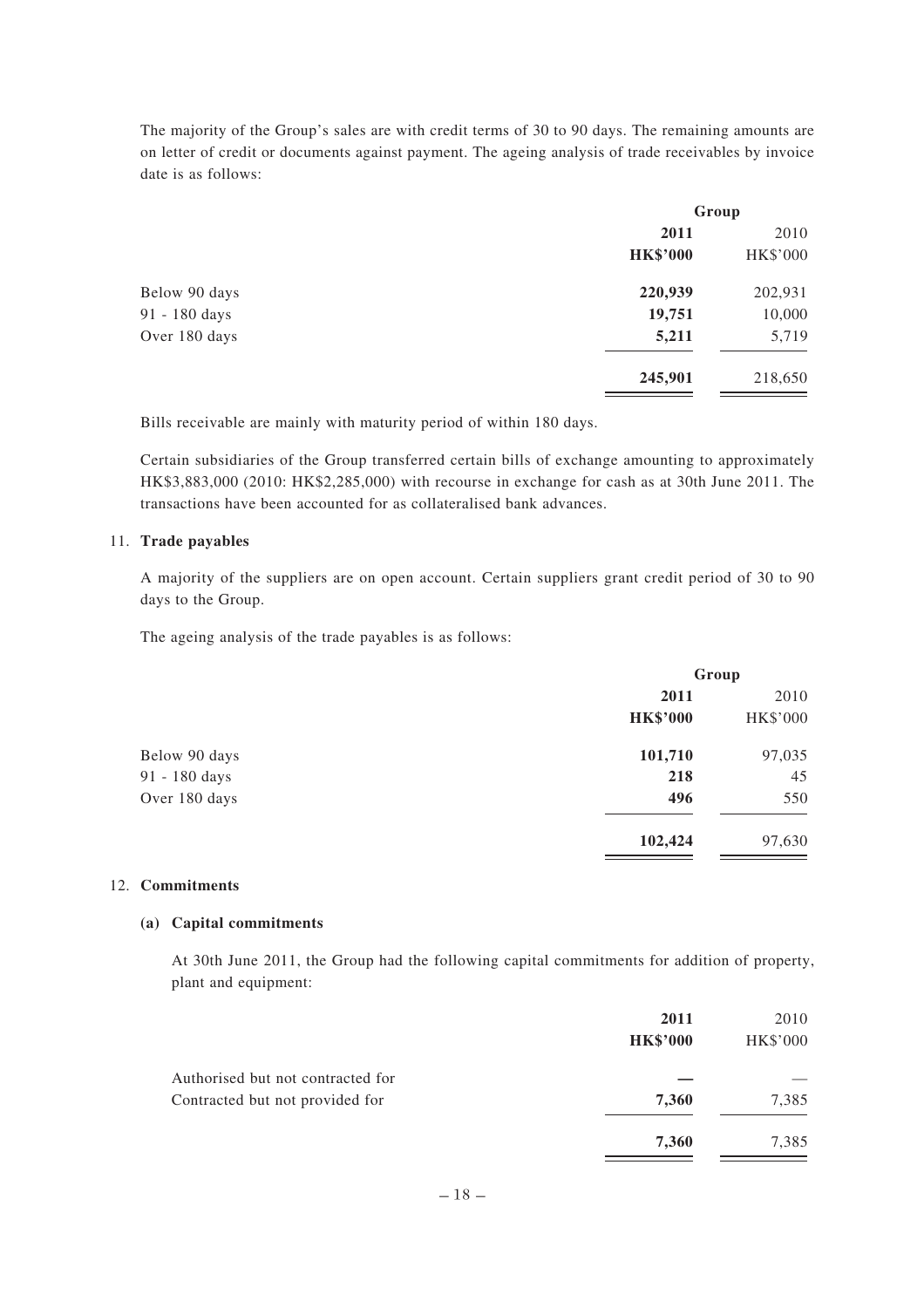#### **(b) Commitment under operating leases**

As at 30th June 2011, the Group had future aggregate minimum lease payments under noncancellable operating leases in respect of land and buildings as follows:

|                                                   | 2011            | 2010            |
|---------------------------------------------------|-----------------|-----------------|
|                                                   | <b>HK\$'000</b> | <b>HK\$'000</b> |
| Not later than one year                           | 5,400           | 8,972           |
| Later than one year and not later than five years | 3,548           | 1,845           |
| Later than five years                             | 32              |                 |
|                                                   | 8,980           | 10,817          |

#### **DIVIDENDS**

The Directors have resolved to recommend the payment of a final dividend of HK1.0 cent per share for the year ended 30th June 2011 (2010: HK2.0 cents). The proposed final dividend, together with the interim dividend of HK1.0 cent (2010: HK1.0 cent) paid on 8th April 2011, will make a total distribution of HK2.0 cents per share for the year (2010: HK3.0 cents). The proposed final dividend, if approved at the forthcoming Annual General Meeting, will be payable in cash on or about 9th December 2011 to members whose names appear on the register of members of the Company on 2nd December 2011.

### **CLOSURE OF REGISTER OF MEMBERS**

The register of members of the Company will be closed from Thursday, 17th November 2011 to Tuesday, 22nd November 2011 (both dates inclusive) during which period no transfer of shares will be registered for determining the shareholders who are entitled to attend and vote at the forthcoming Annual General Meeting. In order to be eligible to attend and vote at the meeting, all properly completed transfer forms accompanied by the relevant share certificates must be lodged with the Company's branch share registrar in Hong Kong, Union Registrars Limited, 18/ F, Fook Lee Commercial Centre, Town Place, 33 Lockhart Road, Wanchai, Hong Kong not later than 4:00 p.m. on Wednesday, 16th November 2011.

The register of members of the Company will be closed from Tuesday, 29th November 2011 to Friday, 2nd December 2011 (both dates inclusive) during which period no transfer of shares will be registered for determining the shareholders who are entitled to the proposed final dividend for the year ended 30th June 2011. In order to qualify for the proposed final dividend for the year ended 30th June 2011, all properly completed transfer forms accompanied by the relevant share certificates must be lodged with the Company's branch share registrar in Hong Kong, Union Registrars Limited, 18/F, Fook Lee Commercial Centre, Town Place, 33 Lockhart Road, Wanchai, Hong Kong not later than 4:00 p.m. on Monday, 28th November 2011.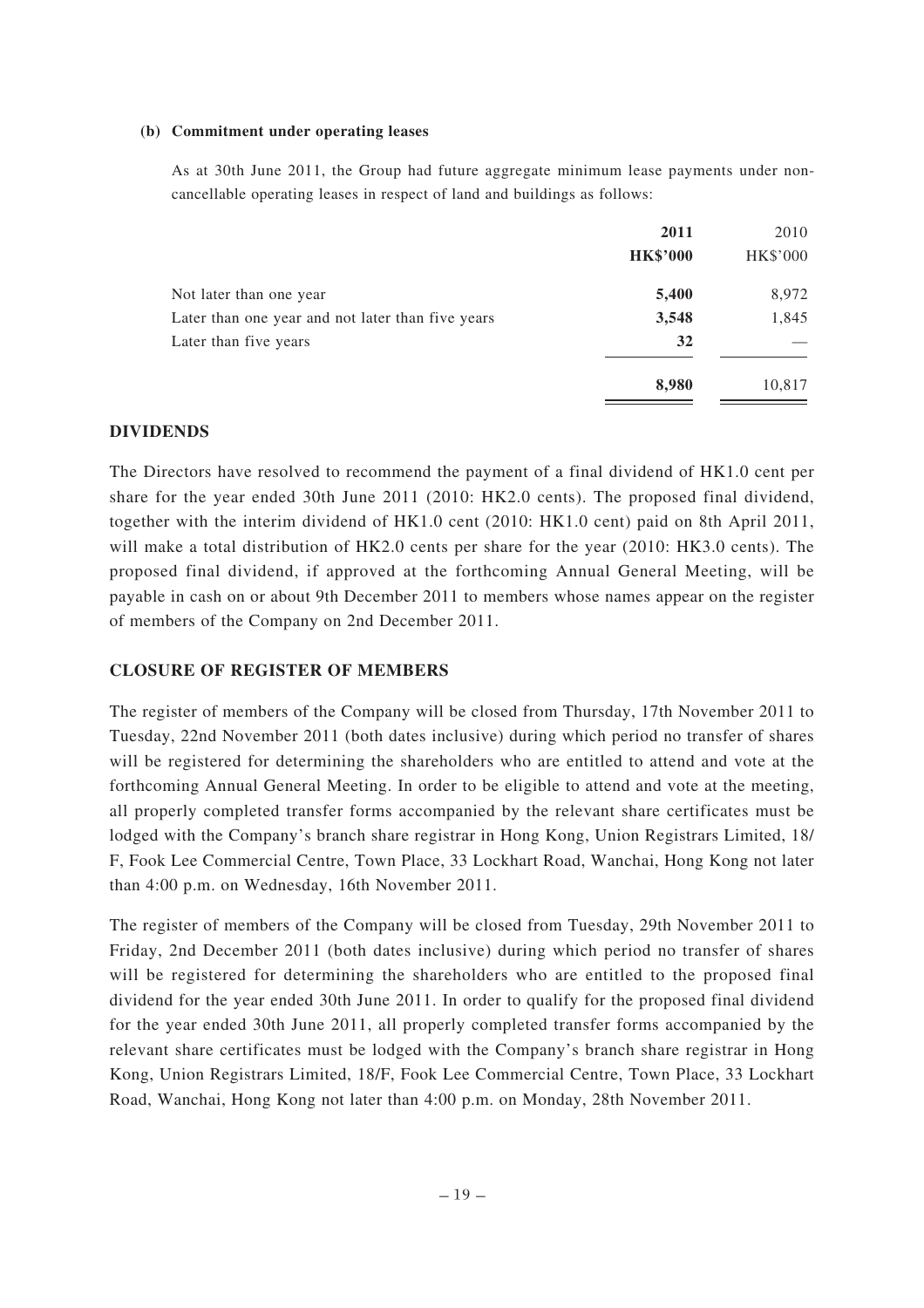### **BUSINESS REVIEW**

During the period under review, in the light of the unstable performance of the European and American markets due to the sovereign debt crisis, the Group has continued its business strategy of focusing on expanding its market in Mainland China. Supported by steady economic growth in Mainland China, the Group recorded an increase of 13% in overall sales volume during the year. Product prices have also climbed by 20% along with the rise in oil price. The growth in sales volume and product prices led to a surge of 33% in overall turnover to HK\$1,687,687,000 over the corresponding period of last year. The Group's sales mix has also been changed during the year. The proportion of plastics trading business with lower gross margin as part of total turnover has increased from 61% of the corresponding period last year to 66%. At the same time, the Group did not shift the increase in raw material prices fully to its customers in order to maintain its market share. As a result, its gross profit was maintained at the similar level of last year at approximately HK\$167,532,000 while the gross profit margin was 9.9%.

With the increased sales volume, inflation and implementation of minimum wage legislation in Mainland China and Hong Kong, the Group's administrative expenses and sales and distribution costs have risen. Including the Group's other gains such as fair value gains on investment properties, net exchange gains and unrealised fair value gains and realised gains of derivative financial instruments, profit attributable to equity holders for the year was HK\$31,716,000.

During the year, plastic trading business performed the best among other businesses. Plastics trading business grew with turnover up 43% to HK\$1,106,348,000 from last year. After stepping up efforts in expanding this business segment in Mainland China, the Group has received an increasing volume of orders from large scale Mainland enterprises. Thus the turnover from the China market has achieved an almost twofold increase. Turnover from the Hong Kong market also increased by nearly 30%. For the Mainland China market, the Group's Tianjin sales office, which started operation last June, and the existing sales office in Shanghai secured new customers in Northern and Eastern China. The Group also received a number of new orders from heavy industry manufacturers during the year, such as the silicon materials to be used in electrical equipment for electricity industry, and nylon materials for car industry, including intake manifold, exhaust pipe and window seal. Meanwhile, the Group provided preferential offer terms for large orders, thus gross margin in the plastics trading business reduced when compared to the same period last year. Profit before taxation was HK\$3,209,000.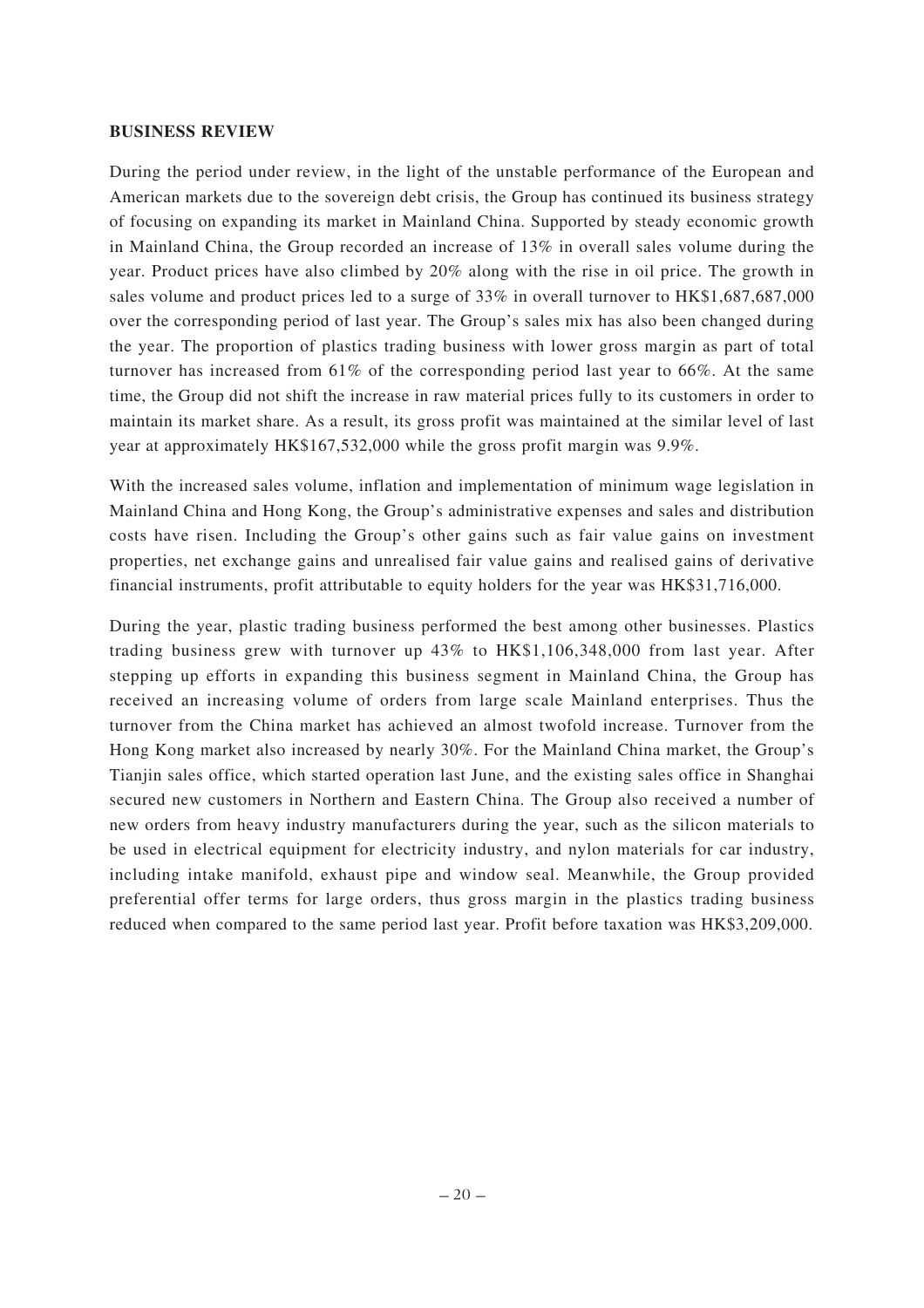The colorant and compounded plastic resin business recorded turnover growth of 17% to HK\$309,674,000 during the year. The Group has developed tailor-made colorant and compounded plastic resin products for customers, enabling better control of the selling price and gross profit. Gross margin was maintained at the similar level of same period last year. Through the link with the International Colour Alliance, the Group has secured more orders from the processing factories of internationally renowned brands in Mainland China. The Group's new plant in Tai Po commenced production this year, serving customers that require product shipment in Hong Kong. Products from the new facility also enjoy the preferential tariff treatment offered under the Closer Economic Partnership Arrangement ("CEPA") between Mainland China and Hong Kong. Profit before taxation rose by 15% to approximately HK\$19,028,000.

Although the engineering plastics business was affected by the Euro debt crisis and slowed down in the second half of the financial year, the annual turnover still recorded an increase of 16% to approximately HK\$269,494,000. The relocation of the factory in Hong Kong was completed this year. The new Tai Po plant boosted the number of production lines from five to six, bolstering capacity while lowering the production cost. As the Group has gradually been moving the facilities since this March, which affected the operations temporarily, gross margin remained at the similar level of last year. The Group has also committed itself to research and development of new products, including the development of wood replacements for household products, and metal replacements for industrial applications such as pulleys. This segment contributed HK\$25,565,000 of profit before taxation.

# **PROSPECTS**

Looking ahead, the global market will remain volatile under the influence of the Euro debt crisis. It is believed that corporate financing will become a key concern for exporters and manufacturers and present new challenges for upstream plastics companies. Since the financial crisis of 2009, the coupling effect of plastics prices and oil price has been reducing, however, the oil price still stands at high level. Besides, several international chemical products suppliers have cut down their output and the prices of industrial materials such as precise metal have also stayed at a high level, so pressures on raw material costs generally remain intense. As such, the Group will focus on securing new customers and maintaining profitability in the next year.

As Mainland China benefits from its steady ongoing economic development, the Group continues to focus on this market. In the future, the Group is striving to develop new sales points and strengthen the sales teams at its existing sales offices. Such measures aim at speeding up the expansion into new locations and tapping new customers, so as to strengthen overall penetration of the market. Apart from enhancing its new office in Chengdu, the Group has started to look for a prime location for the opening of its first sales office in Chongqing, through which the Group will expand the business network in Western China. In addition, the Group's sales office in Tianjin has proven to be successful in exploring new customers in the heavy industries, which received more orders from automotive components manufacturers and other heavy industry segments. The Group also plans to expand the offices in Guangzhou and Shanghai to enlarge its market shares in Southern and Eastern China.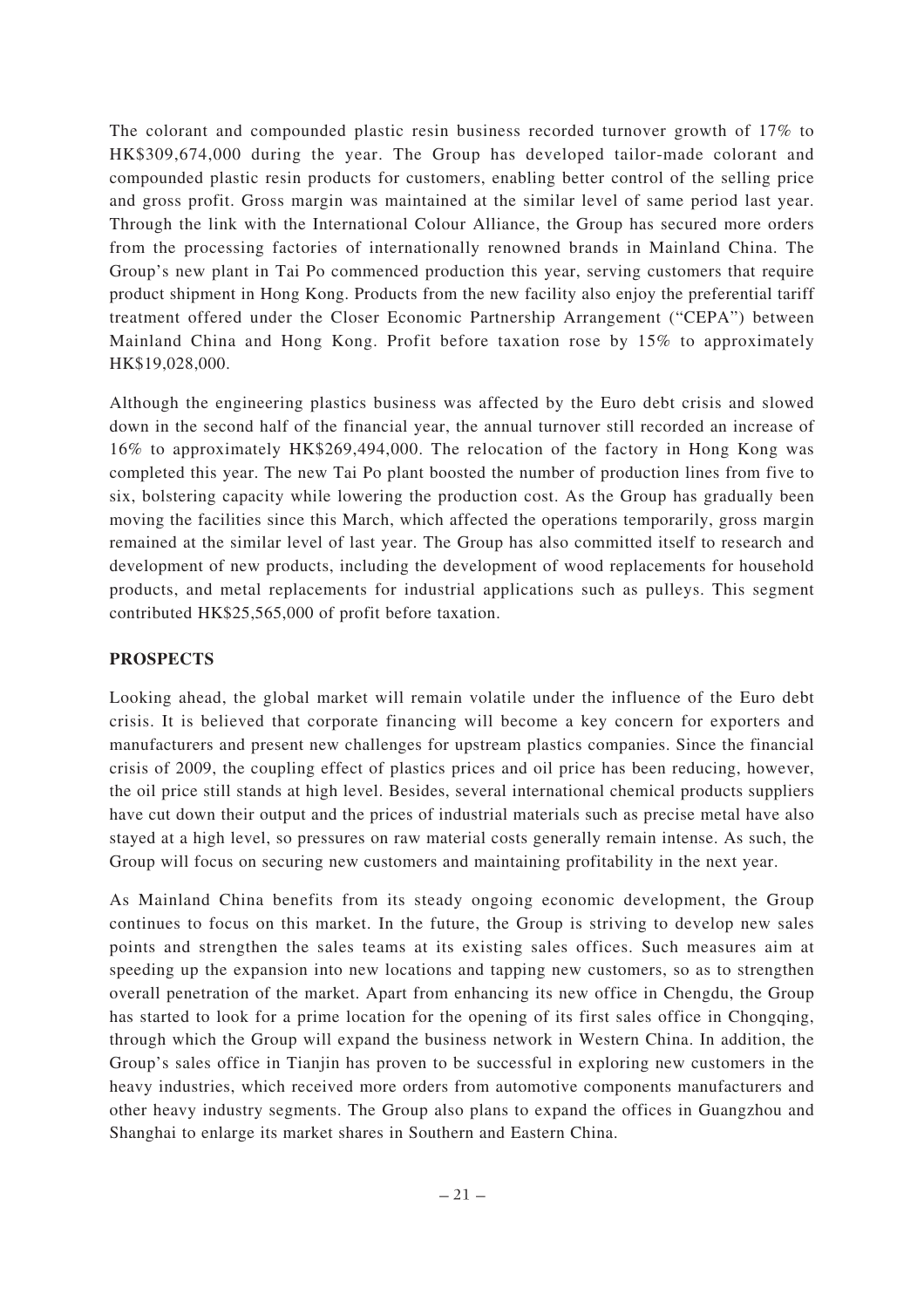In Hong Kong, the new self-owned Taipo plant that commenced operation this June has boosted the number of production lines from five to six, enabling the Group to enjoy larger economy of scale and enhance operational efficiency. The eligibility of engineering plastics and colorant and compounded plastic resins from this plant for preferred treatment under CEPA can also strengthen the Group's overall profitability.

In general, facing uncertainties in the external economic environment, the Group will continue to reinforce its financial management and control over trade receivables. Drawing on its experience from the financial crisis, the Group will adopt a prudent approach in reviewing receivable turnover days and amounts due from customers as well as when handling new orders, so as to mitigate the financial risk to the lowest level.

The Group possesses abundant experience in the plastics industry. Despite of operating in an unstable economic condition, its good relationship with the banks established over years will assure the Group sufficient financial resources for supporting business development. The management is confident of achieving steady growth and generating satisfactory returns for the shareholders through exploring business opportunities.

I, on behalf of the Board, would like to take this opportunity to express my gratitude to the Group's customers, suppliers and shareholders for their unfailing support, my fellow directors, executives and staff for their hard work in the past year. The Group will, as always, with prudence used its best endeavour to strive for its long-term development and the best interest of the shareholders aiming at attaining more promising results in the coming year.

# **LIQUIDITY AND FINANCIAL RESOURCES**

The Group generally finances its operations with internally generated cashflow and banking facilities provided by its principal bankers. As at 30th June 2011, the Group has available aggregate banking facilities of approximately HK\$516,633,000, of which approximately HK\$372,370,000 have been utilised and were secured by corporate guarantees issued by the Company and legal charges on certain leasehold land and buildings and investment properties in the PRC and Hong Kong owned by the Group. The Group's cash and bank balances as at 30th June 2011 amounted to approximately HK\$95,826,000. The Group's gearing ratio as at 30th June 2011 was approximately 78%, based on the total bank borrowings of approximately HK\$343,941,000, together with obligations under finance leases of approximately HK\$235,000 and the shareholders' funds of approximately HK\$439,752,000.

# **FOREIGN EXCHANGE RISK**

The Group's borrowings and cash balances are primarily denominated in Hong Kong dollars, Renminbi and US dollars. The Group's purchases were principally denominated in US dollars. The Group closely monitors currency fluctuations and manages its exchange risk by entering into forward exchange contracts from time to time.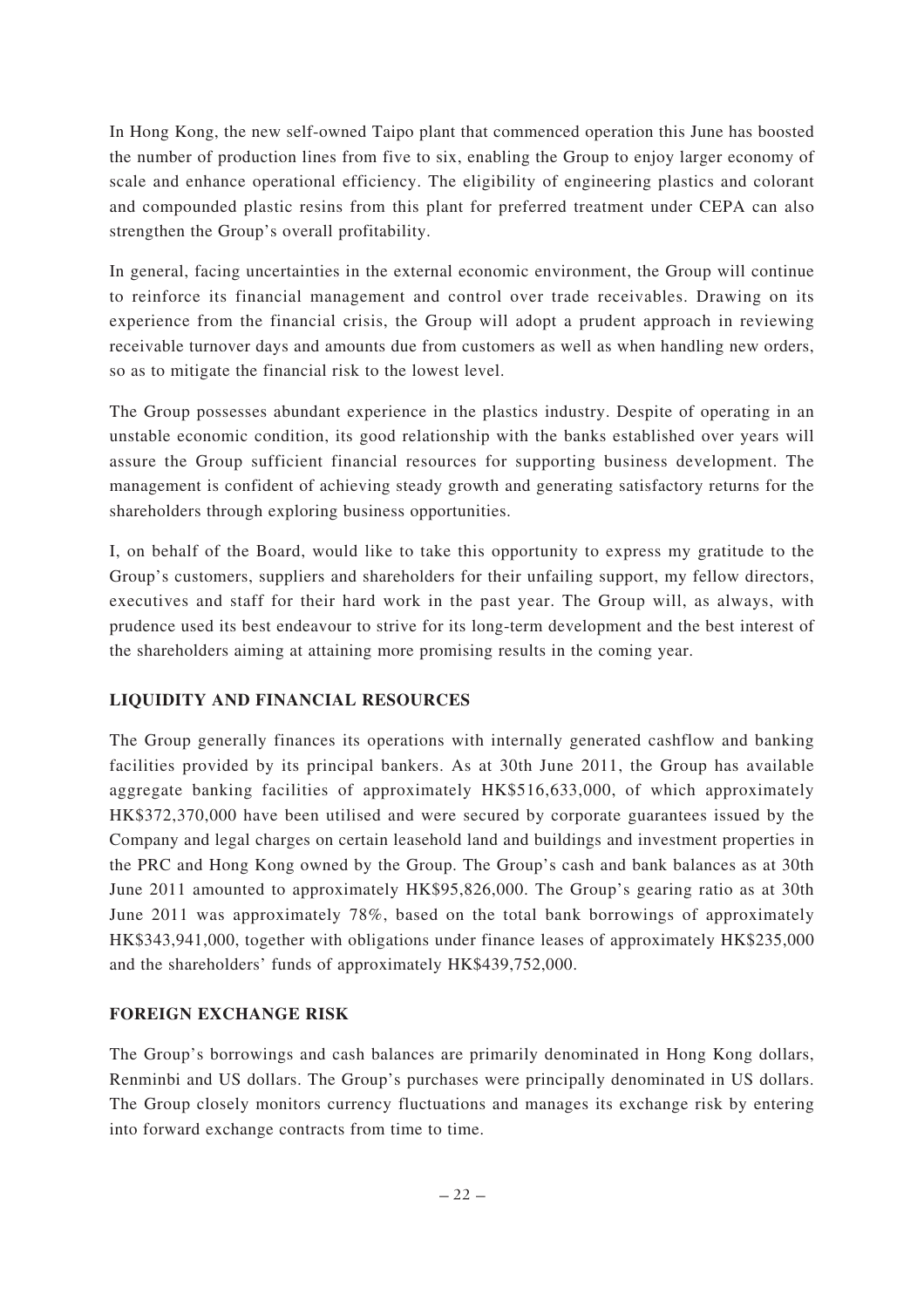At 30th June 2011, the Group had outstanding commitments in respect of forward contracts in order to manage the Group's exposure in foreign currencies from its operations as follows:

|                                | 2011            | 2010      |
|--------------------------------|-----------------|-----------|
|                                | <b>HK\$'000</b> | HK\$'000  |
| Sell HK dollars for US dollars | 2,304,900       | 2,123,550 |
| Sell US dollars for HK dollars | 990,600         | 382,200   |
| Sell HK dollars for Euro       |                 | 9,265     |

## **EMPLOYEE INFORMATION**

As at 30th June 2011, the Group had approximately 644 full-time employees. The Group's emolument policies are formulated on the performance of individual employees and are reviewed annually. The Group has an incentive scheme which is geared to the profit of the Group and the performance of its employees, as an incentive to motivate its employees to increase their contribution to the Group. The Group also provides social or medical insurance coverage, and provident fund scheme (as the case may be) to its employees depending on the location of such employees.

### **PURCHASE, SALE AND REDEMPTION OF THE COMPANY'S LISTED SECURITIES**

The Company has not redeemed any of its shares during the year. Neither the Company nor any of its subsidiaries has purchased or sold any of the Company's listed securities during the year.

# **COMPLIANCE WITH THE MODEL CODE FOR SECURITIES TRANSACTIONS BY DIRECTORS**

The Company has adopted a code of conduct regarding Directors' securities transactions on terms no less exacting than the required standard set out in the Model Code set out in Appendix 10 to the Rules Governing the Listing of Securities (the "Listing Rules") on The Stock Exchange of Hong Kong Limited ("HKSE"). Having made specific enquiry to all Directors of the Company, all Directors have confirmed that they had complied with the required standard set out in the Model Code and the Company's code of conduct regarding Directors' securities transactions during the period.

## **CORPORATE GOVERNANCE PRACTICE**

The Company is committed to the establishment of good corporate governance practices and procedures which serve as an important element of risk management throughout the growth and expansion of the Company. The Company emphasizes on maintaining and carrying out sound, solid and effective corporate governance principles and structures.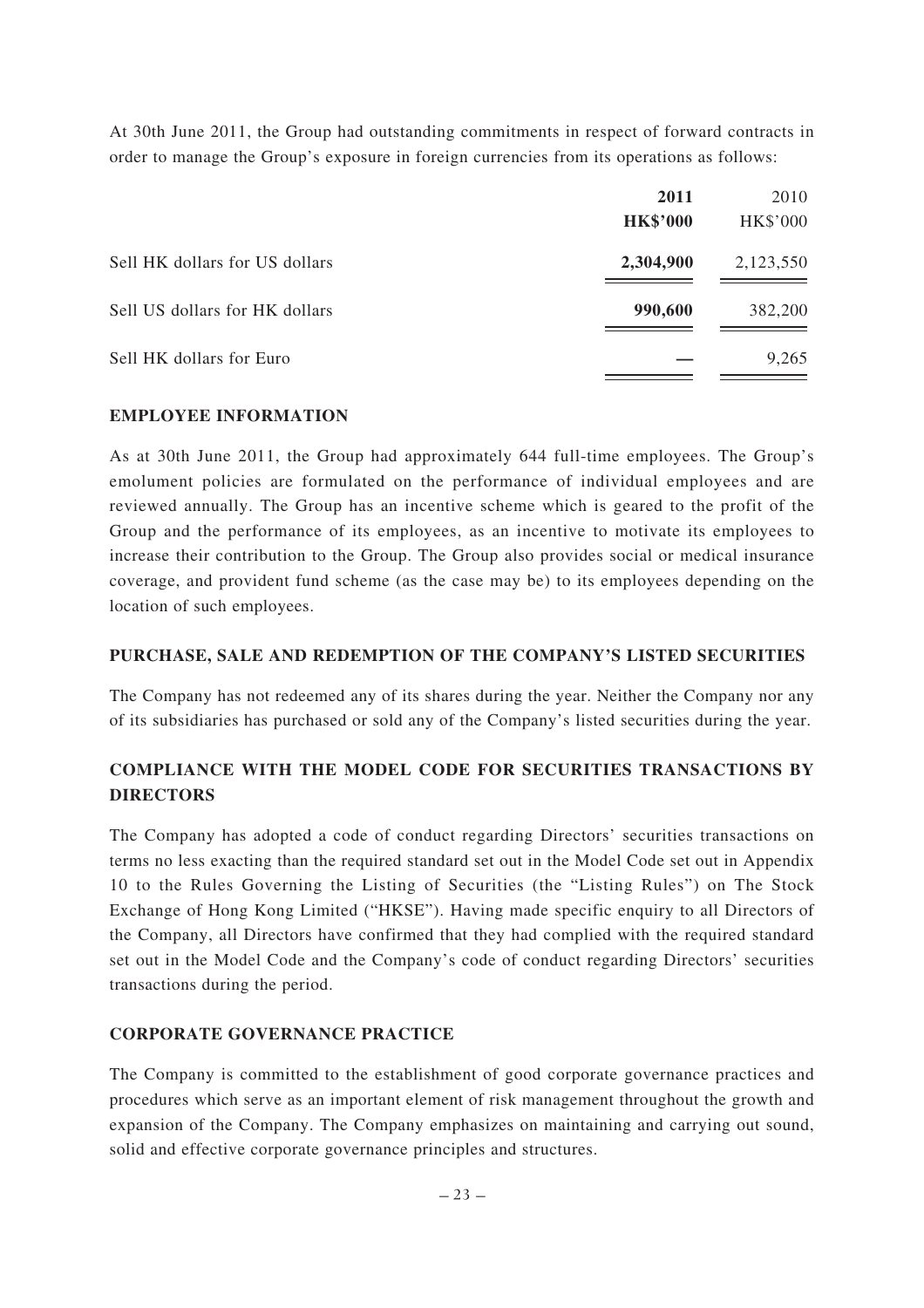The Company has complied with the applicable code provisions of the Code on Corporate Governance Practices (the "Code") as set out in Appendix 14 of the Listing Rules throughout year ended 30th June 2011, except for deviation of the code provisions A.2.1 and A.4.1 of the Code as mentioned below.

According to the code provision A.2.1, the roles of chairman and chief executive officer should be separate and should not be performed by the same individual. Up to the date of this annual report, the Board has not appointed an individual to the post of chief executive officer. The roles of the chief executive officer have been performed collectively by all the executive directors, including the chairman, of the Company. The Board considers that this arrangement allows contributions from all executive directors with different expertise and is beneficial to the continuity of the Company's policies and strategies. Going forward, the Board will periodically review the effectiveness of this arrangement and considers appointing an individual to chief executive officer when it thinks appropriate.

Code Provision A.4.1 stipulates that non-executive directors should be appointed for a specific term, subject to carry out on re-election. The Company's independent non-executive directors were not appointed for a specific term but is subject to retirement by rotation and re-election at the annual general meeting of the Company in accordance with the Company's bye-laws.

For the purpose of further enhancing the internal control systems, the Company has engaged an external consultant to carry out an on-going project to conduct independent internal control review and to evaluate major operations of the Group. During the year, the Board has reviewed the effectiveness of the internal control system of the Company and its subsidiaries with no material issues noted.

# **AUDIT COMMITTEE**

The Audit Committee provides an important link between the Board of Directors and the Company's auditor in matters coming within the scope of the group audit. It also reviews the effectiveness of the external audit and of internal controls and risk evaluation. The Audit Committee comprises three Independent Non-executive Directors, namely Mr HO Wai Chi, Paul, Mr CHAN Dit Lung and Mr CHING Yu Lung. The Audit Committee has reviewed with management the accounting principles and practices adopted by the Group and discussed internal controls and financial reporting matters including a review of the annual financial statements for the year ended 30th June 2011 with the Directors.

# **REMUNERATION COMMITTEE**

The Company has formulated written terms of reference for the Remuneration Committee which stated clearly its authorities and duties in accordance with the requirements of HKSE. The remuneration committee consists of three independent non-executive directors, namely Mr HO Wai Chi, Paul, Mr CHAN Dit Lung and Mr CHING Yu Lung and an executive director, Mr HUI Sai Chung.